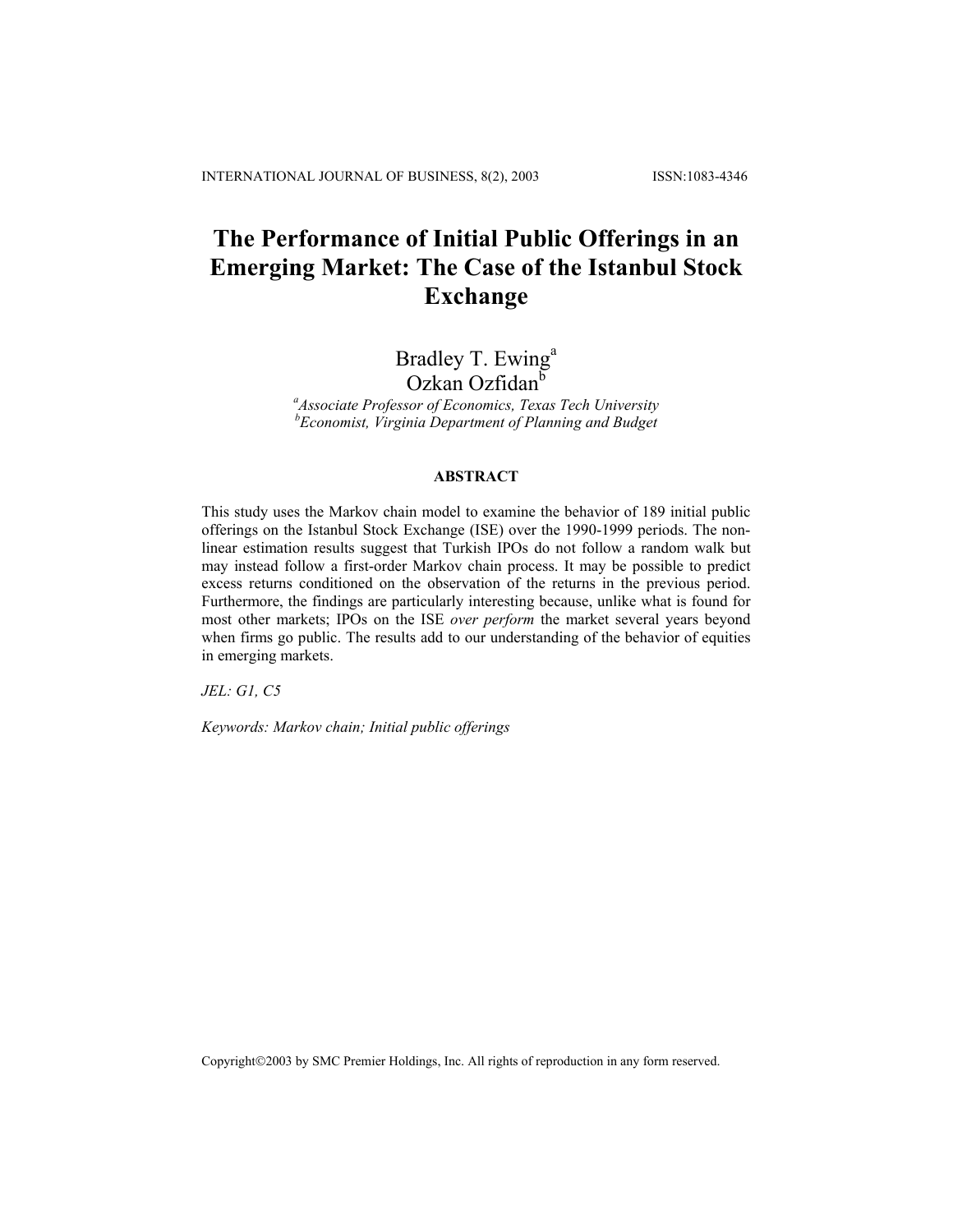### **I. INTRODUCTION**

A now well-known finding in finance is that initial public offerings in the U.S. tend to exhibit positive excess returns in the short term but then underperforms the market over a longer period, often for three to six years [Aggarwal and Rivoli (1990); Ritter (1991); Kang  $(1995)$ ].<sup>1</sup> This phenomenon is not unique to the U.S. market as similar results have been found in the United Kingdom [Levis (1993)] and in several Latin American countries [Aggarwal, Leal, and Hernandez (1993)]. In fact, according to Kunz and Aggarwal (1994), the underperformance of IPOs is common to almost every equity market that has been examined. Surprisingly, while Aggarwal, Leal, and Hernandez (1993) examined the aftermarket performance of IPOs in the emerging markets of Brazil, Chile, and Mexico, the study of many other emerging markets, especially those in Europe and the Middle East has been neglected. The Istanbul Stock Exchange is a particularly interesting case to examine given its' relatively small capitalization, unique set of economic conditions, including extremely high rates of inflation, and that it is relatively new, having been created in early 1986. The purpose of this paper is to determine whether or not the excess returns of IPOs on the Istanbul Stock Exchange (ISE) are predictable. Provided that these excess returns form predictable patterns, an additional goal of the paper is to ascertain if it is possible for investors to reap financial gains based on this information.

The results of the paper will provide information as to whether or not the aftermarket performance of initial public offerings on the ISE is similar to that of other, more developed equity markets as well as the emerging markets of Latin America. The standard arguments given for why IPOs may perform differently than the rest of the market have been succinctly summarized in Ritter (1991). The first of these reasons is the "risk mis-measurement" explanation. The measurement of excess returns may be sensitive to the particular market index used. The second explanation, albeit the least scientific, is that investors in IPOs may simply have runs of "bad luck." Of course, since Ritter's (1991) study, this explanation can essentially be ruled out as the long-run underperformance of IPOs, especially in developed markets, is now well-documented. The third explanation suggests that the behavior of IPO returns is due to "fads." That is to say (naive) investors may be overly optimistic about IPO behavior and therefore bid up prices early on only to have them fall later. This last reason is particularly interesting to consider when examining IPOs in an emerging market such as that of Turkey. Since the ISE is relatively new, having begun in 1986, financial market participants may be especially eager to participate in IPO investments. It is possible that excess or pent-up demand by Turkish investors might be such that the performance of IPOs does not resemble that of the overall market.

The present paper differs from most other studies of IPO performance in that, following Hensler (1998), we use the Markov chain model to determine if IPO excess returns exhibit random walk behavior. The use of this nonlinear method has the distinct advantage of allowing the transition probabilities of the model to vary depending on the prior state (i.e., whether last period's excess returns were negative or positive). Mills (1999) describes the two-state Markov model as a type of "switching- regime" model based on an autoregressive-moving average process, capable of handling asymmetry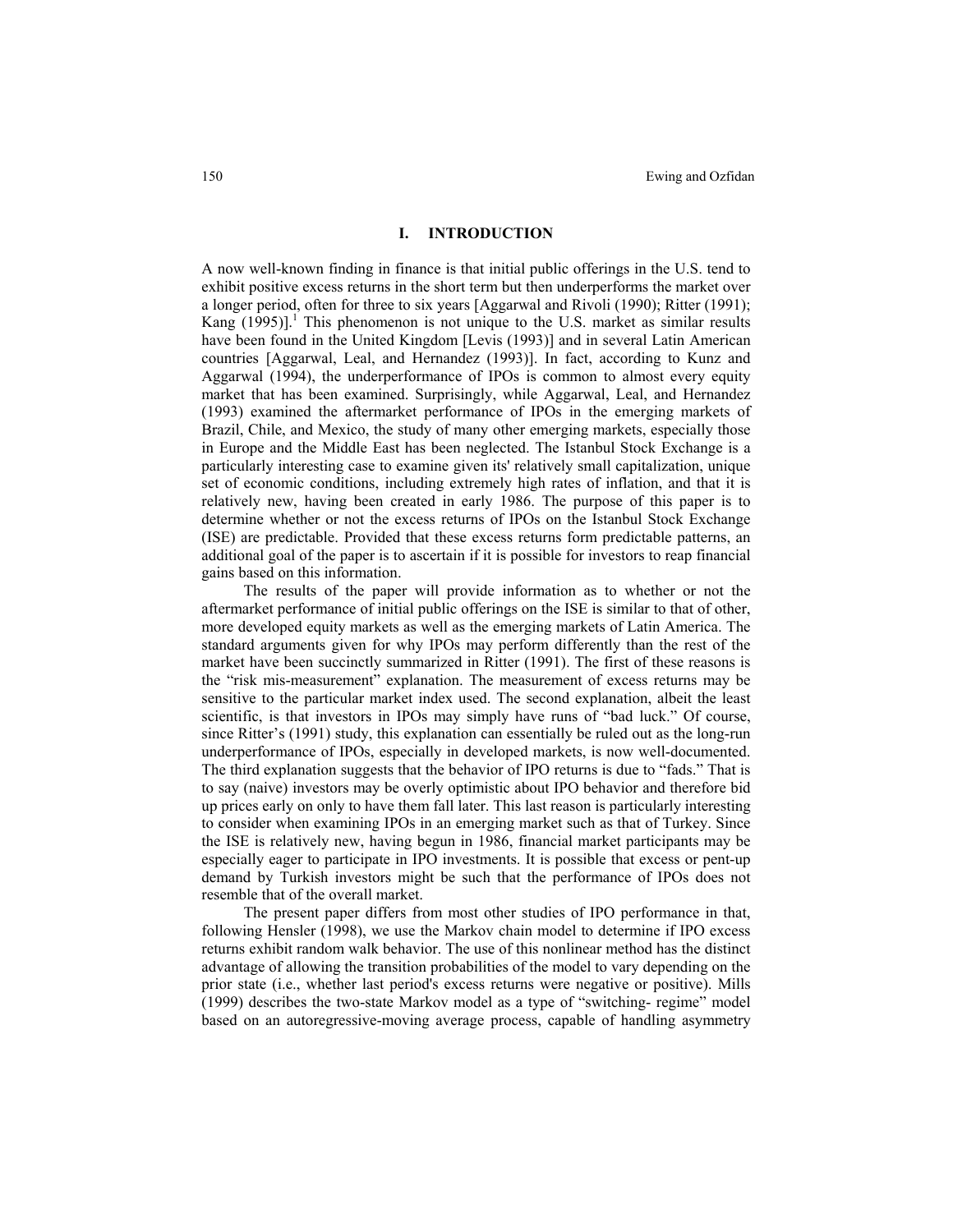and conditional heteroskedasticity. Thus, the assumption of normally distributed returns is not required and the Markov model does not require the linearity assumption of standard regression tests as it allows the transition probabilities to vary at each stage in a series, or chain, of states. For this reason, it is often referred to as the Markov chain model. A finding indicative of a Markov chain provides evidence against the random walk hypothesis and suggests that Turkish IPO performance may be predictable. Khan and Kiymaz (1998) and Zychowicz, Binbasioglu, and Kazancioglu (1995) suggest that the returns of many stocks listed on the ISE may not follow a random walk and that these returns are not normally distributed. We test the IPO return series used in this paper for normality and linearity before proceeding to the Markov chain examination. In order to conduct these tests we focused on a randomly selected group of 30 individual IPOs for which we had a full six years worth of data (i.e., the full sample period). Twenty-three of the thirty series exhibited non-normal returns based on the Jarque-Bera test statistic. Furthermore, we examined the issue of linearity using the method outlined in Özün (1999) and found that over one quarter of the series exhibited some form of non-linearity. Given these preliminary findings, it is appropriate to examine the random walk hypothesis using the Markov chain model.

Finally, Hensler (1998, p. 44) points out reasons for why researchers should consider the Markov chain analysis used in this paper when normality and linearity assumptions may not hold for return series under investigation. (1) The analysis provides a way to ascertain whether or not a Markovian process exists since previous states are directly incorporated into the analysis. (2) The previous states analysis may document predictability, which would contradict the random walk hypothesis, as the random walk requires that the transition probabilities do not differ across the states of the model. And, (3) the analysis can provide information regarding the stabilization or disappearance of prediction patterns by examining excess returns across time subsamples.

## **II. A BRIEF REVIEW OF THE RELATED LITERATURE2**

Ritter (1991) finds that U.S. IPOs underperformed the market in the three years after going public. He argues that the results are most consistent with the "fads" explanation of IPO performance as firms may go public when their industry is doing exceptionally well. Loughran (1993) suggests that the underpricing of U.S. IPOs is not limited to only three years after going public. Examining 3,656 IPOs over the period from 1967 to 1987, Loughran finds that IPOs have underperformed in the 72 months after going public. Following in the footsteps of Ritter's (1991) study, Levis (1993) analyzes shortrun and long-run returns of IPOs issued in the United Kingdom. The results on long-run performance are similar to those previously documented for the U.S. market.

The performance of IPOs in emerging markets is not well documented. However, Aggarwal, Leal, and Hernandez (1993) analyzed IPO returns in three Latin American countries – Brazil, Mexico, and Chile. They find that IPOs in these markets experienced significantly negative mean market-adjusted returns after one to three years. Recently, Hensler, Herrera, and Lockwood (2000) investigated differences in the performance of bank and non-bank IPOs in the Mexican market. Their results on long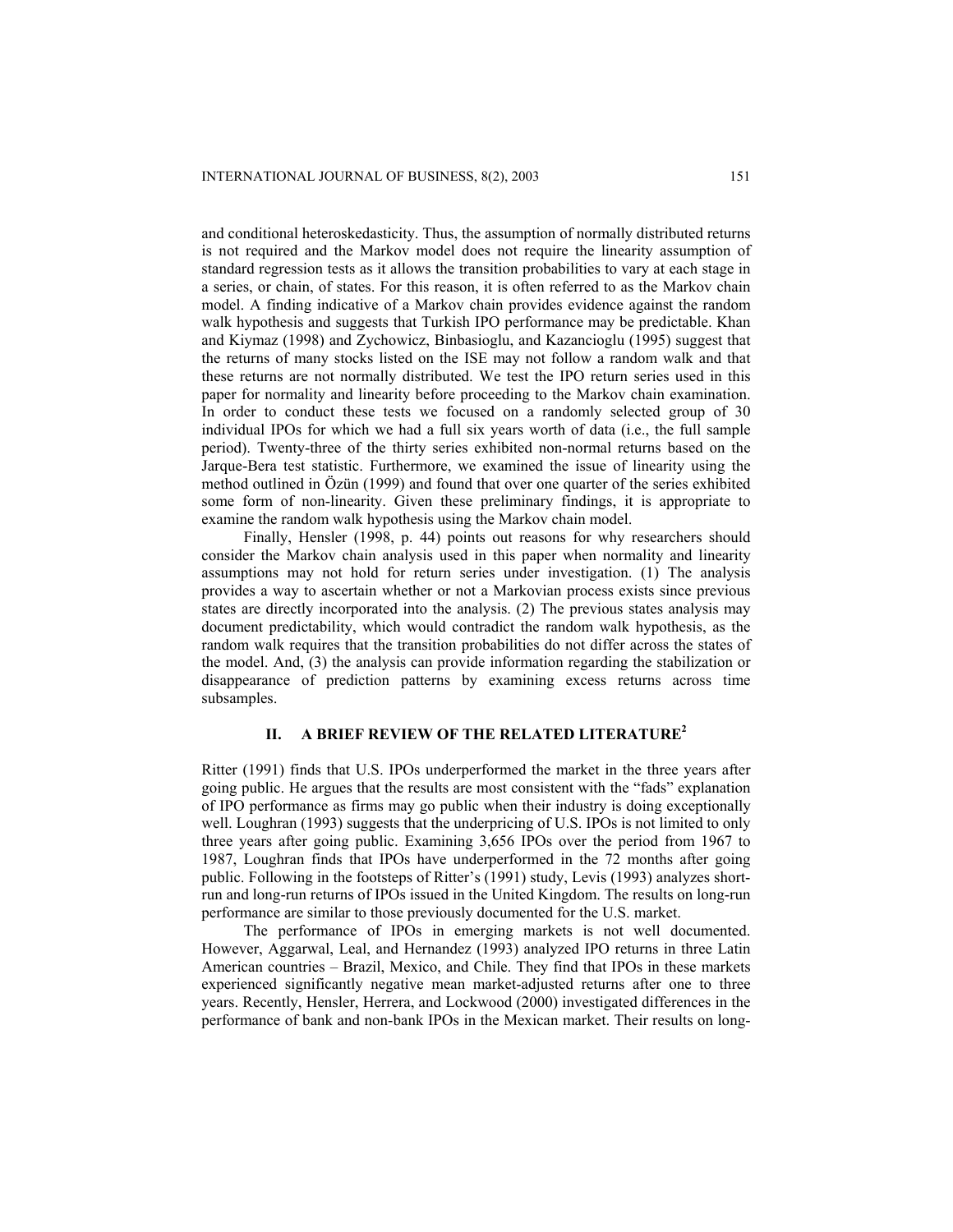run performance (defined as 300 days after issuance) of 68 individual IPOs indicates that 54 non-bank IPOs underperformed the Mexican market by 21%, while 14 bank IPOs overperformed the market by 56%.

The results of the previous studies suggest that IPOs typically behave differently than the rest of the market. It also appears that IPOs typically underperform the market over periods of one to several years. These findings motivate the study of other emerging markets and, in particular, our examination of IPOs on the Istanbul Stock Exchange where, as in many Eastern European and Middle-Eastern countries, financial markets and investing are just now starting to gain prominence.

# **III. THE MARKOV CHAIN PROCESS, DATA, AND METHODOLOGY**

Variants of the Markov model have been used to study a number of financial time series. Engle and Hamilton (1990) examined the relationship between the British sterling and the U.S. dollar by fitting a two-state Markov process to the data. They determined that movements in the exchange rate could be characterized by long swings. Thus, once an exchange rate is in a particular regime it is likely to remain there often for more than a year. McQueen and Thorley (1991) used a Markov chain model to test the random walk hypothesis in U.S. stock returns as an alternative to standard, linear regression-based tests. They found non-random walk behavior in the post-war period and random walk behavior in the pre-war period. Recently, Hensler (1998) employed the Markov chain model to test for random walk behavior of 1,932 U.S. initial public offerings. Hensler's results indicated that U.S. IPO excess returns do not follow a random walk process and he provides evidence on the existence of a second-order Markov chain. Our analysis closely resembles that of Hensler (1998) except that we examine IPOs on the Istanbul Stock Exchange (ISE).

The data used in this study are monthly excess returns of companies offered to the public for the first time on the ISE and cover the period from January 1990 to August 1999. The underlying stock prices are obtained from *Analiz.com*. 3 Over the 1990-1999 periods, 209 IPOs are identified based on information made available from the ISE. For twenty of the IPOs, complete price series were not available, thus, the number of IPOs included in the analysis is 189. Table 1 reports the distribution of IPOs and the number of observations per year. The fewest number of IPOs is 9 and occurred in 1992, while 1991 saw the most IPOs at  $35<sup>4</sup>$ 

Daily return series  $(R_d)$  are computed for the IPOs as well as for the National 100 index, our measure of the Turkish market, in the following way:

$$
R_d = \frac{P_d}{P_{d-1}} - 1
$$
 (1)

 $P_d$  denotes the closing price on day  $d^S$ . Compounded monthly returns  $(R_t)$  are given by:

$$
R_t = \left[\prod_{d=1}^{n} (1 + R_d)\right] - 1\tag{2}
$$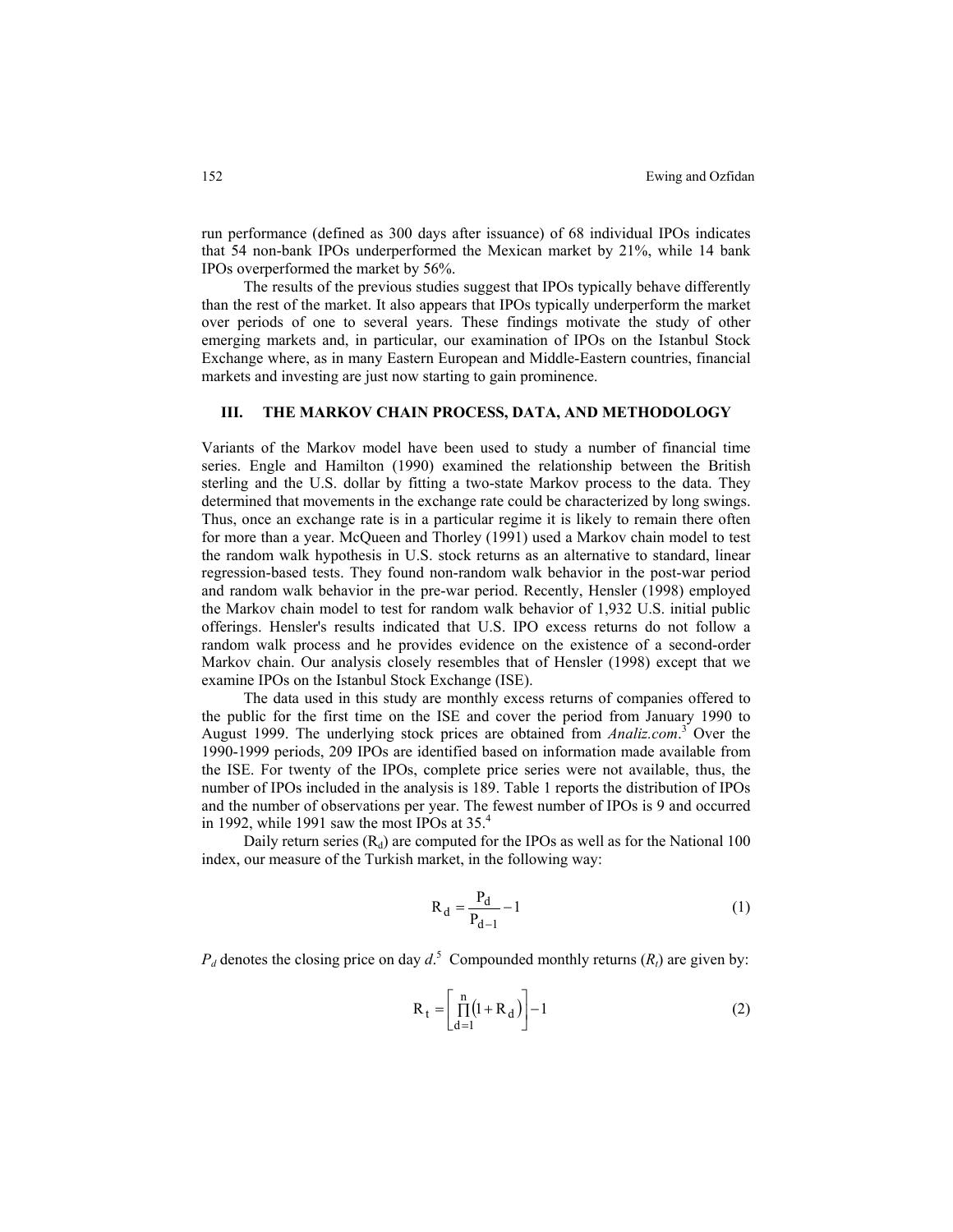where *n* is the number of days the return is compounded in month *t*. Monthly excess returns (*ERt*) are the arithmetic difference between monthly returns and the market return  $(R^m)$ , thus:<sup>6</sup>

$$
ER_t = R_t - R_t^m \tag{3}
$$

# **Table 1**

Summary information for initial public offerings on the Istanbul Stock Exchange

|       | Stage 1 Data |                     |       | Stage 2 Data         |
|-------|--------------|---------------------|-------|----------------------|
|       |              | One Previous Return |       | Two Previous Returns |
| Year  | Firms        | Observations        | Firms | Observations         |
| 1990  | 14           | 994                 | 14    | 980                  |
| 1991  | 35           | 2,485               | 35    | 2,450                |
| 1992  | 9            | 639                 | 9     | 630                  |
| 1993  | 11           | 775                 | 11    | 764                  |
| 1994  | 17           | 1,087               | 17    | 1,070                |
| 1995  | 34           | 1,717               | 34    | 1,683                |
| 1996  | 19           | 718                 | 19    | 699                  |
| 1997  | 21           | 498                 | 21    | 477                  |
| 1998  | 26           | 351                 | 26    | 325                  |
| 1999  |              | 12                  |       | Q                    |
| Total | 189          | 9,276               | 188   | 9,087                |

Notes: IPOs were issued between January 1990 and August 1999. Observation counts do not necessarily reflect a full six years of trading for all firms in the sample since more recently issued IPOs do not have a full six years of trading on the ISE.

Figure 1 plots monthly cumulative excess returns for the 189 IPOs over the six-year period.<sup>7</sup> First, note that short-run cumulative excess returns are negative. After 10 months, however, there is a period in which cumulative excess returns fluctuate from positive to negative, until about month 30. At that time, cumulative excess returns trend upward in positive territory well out into the  $6<sup>th</sup>$  year and beyond. Figure 1 indicates that IPOs on the Istanbul Stock Exchange generate positive market-adjusted returns over a long-run horizon. This observation of long-run overperformance is contrary to the well-documented phenomenon of long-term IPO underperformance found in many other equity markets. The use of market returns to calibrate nominal returns could result in more positive excess return counts than what might occur from using a more risky benchmark, assuming the stocks in the National 100 index are relatively more established and less risky than a portfolio comprised of IPO stocks. Thus, the number of positive counts may be biased upward and this should be taken into account when interpreting Figure 1 and our results. However, a relatively small number of stocks on the ISE does not allow us to develop a benchmark that would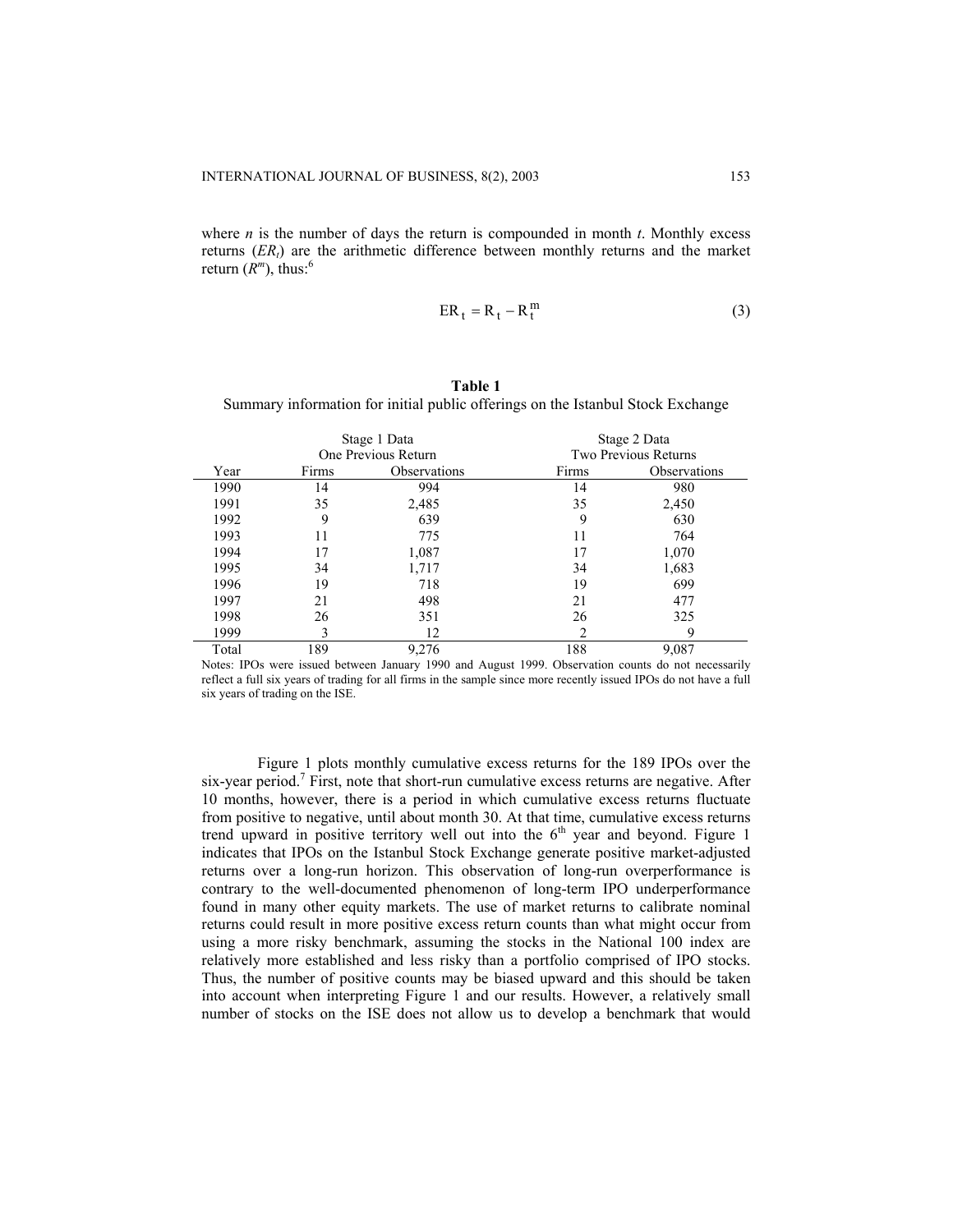appropriately control other factors such as industry, capital structure, size, etc. We choose to focus on the National 100 index as the benchmark, in part, because of these difficulties and also because, for an emerging market such as the ISE, it is not clear exactly what constitutes an appropriate benchmark for IPOs. However, for comparison purposes, we examine the behavior of excess returns using various benchmarks and report those findings in the conclusions.



**Figure 1**  Cumulative excess returns of IPOs on the ISE from January 1990 to August 1999

Of interest is the determination of whether or not this longer-term overperformance of initial public offerings on the Istanbul Stock Exchange is predictable. Moreover, if the excess returns form a predictable pattern, then we are also interested in whether or not it is possible for a market participant to establish a trading strategy that will provide meaningful financial gains based on this information.

As explained by Hensler (1998), the Markov chain model has two distinct advantages over standard regression models. First, non-linearity can be handled since the transition probabilities can take different values in a stage or from one stage to another, depending on the previous stages. Second, normally distributed return behavior is not a requirement. Moreover, since non-linearity is allowed, the Markov chain model is capable of dealing with mean reverting behavior that is due to fads and/or rational speculative bubbles [McQueen and Thorley (1991)]. The ensuing discussion is based in large part on that of Hensler (1998).

Note: The mean cumulative excess return is measured on the vertical axis.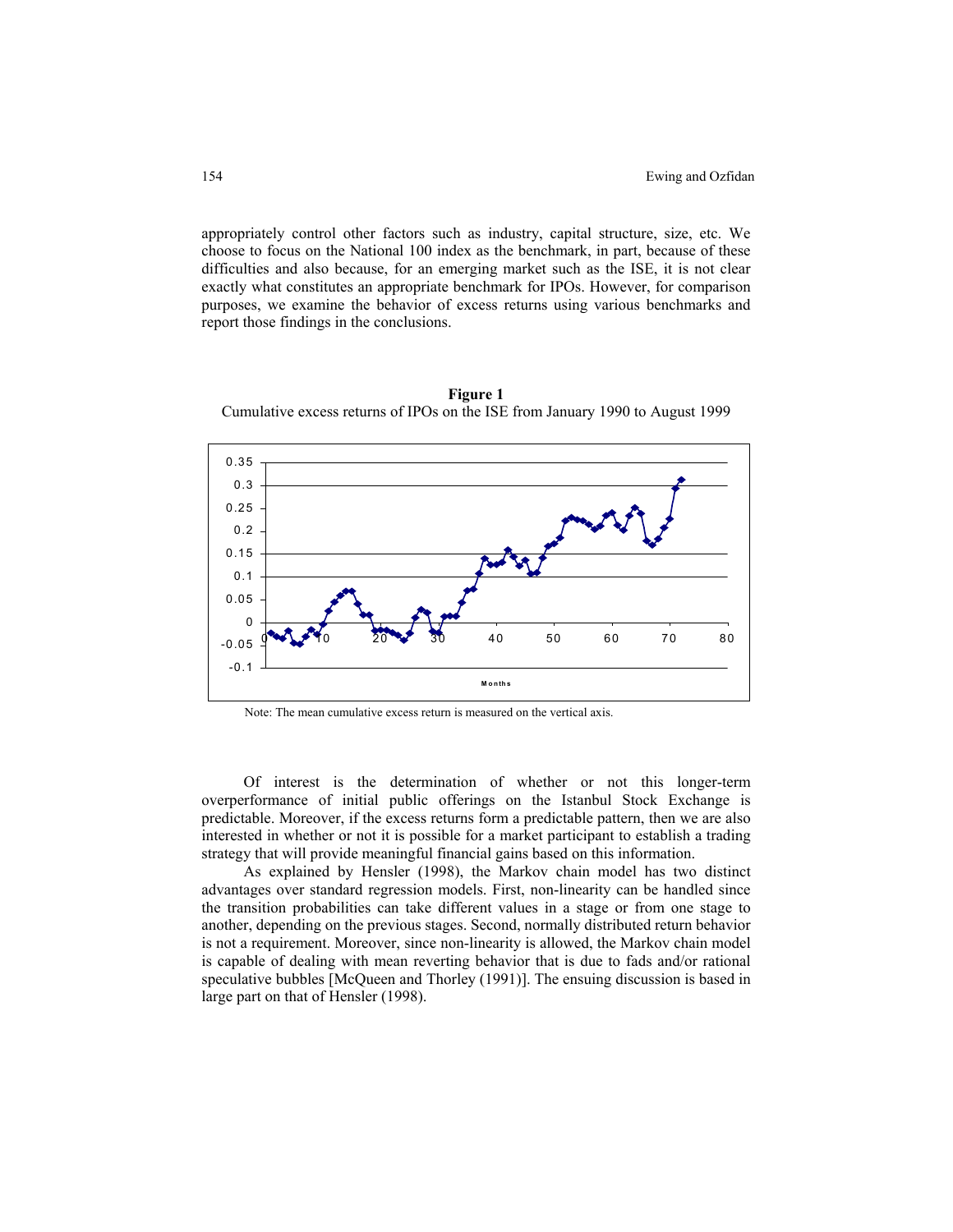The transition probabilities across the stages of the Markov chain provide information as to the predictability of the series under the assumption that the series are Markov chain stationary, which is, they have constant transition probabilities over time. Equal transition probabilities are indicative of a random walk process while transition probabilities that are not equal suggest a violation of the random walk hypothesis. To conduct the test,  $X_t$  is defined as:

$$
X_t = \begin{cases} P & \text{if } ER_t > 0 \\ N & \text{if } ER_t < 0 \end{cases}
$$
 (4)

Excess returns are classified as either negative (*N*) or positive (*P*) and there are *T* excess returns. The probability of obtaining a negative return in the period after a positive return is defined as  $\lambda_P$ , and the probability of obtaining a negative return in the period after a negative return is defined as  $\lambda_N$ .<sup>8</sup> Formally, we have:

$$
\lambda_{P} = Pr[X_{t} = N|X_{t-1} = P]
$$
  
\n
$$
\lambda_{N} = Pr[X_{t} = N|X_{t-1} = N]
$$
\n(5)

The number of negative observations after a negative (positive) return is denoted by  $N_N$  ( $N_P$ ). The log likelihood function employed to estimate the parameters of the model,  $\Lambda_1 = [\lambda_P \lambda_N]$ , is given by:<sup>9</sup>

$$
L_1(S_{t1}, \Lambda_1', \Pi_1) = \log \Pi_1 + \sum_{i=N}^{P} N_i \log \lambda_i + P_i \log(1 - \lambda_i)
$$
 (6)

 $S_{t1}$  are the observed excess returns defined in  $X_t$ . The subscript 1 indicates the first order Markov chain. Thus, the maximum likelihood estimates are:

$$
\lambda_i = \frac{N_i}{(N_i + P_i)}
$$
\n(7)

$$
SE_{i} = (\lambda_{i} (1 - \lambda_{i}) (N_{i} + P_{i}))^{0.5}
$$
 (8)

where  $SE_i$  is the standard error of  $\lambda_i$ . The test for equality of the probabilities is equivalent to testing for random walk behavior in the excess returns. If the transition probabilities are equal, then a random walk process exists and the series does not follow a first-order Markov process.

The procedure for determining whether or not IPO excess returns are predictable proceeds by examining several key hypotheses designed to detect random walk behavior.<sup>10</sup> The first hypothesis tests to see if the transition probabilities are equal and is given by:

$$
H1: \lambda_P = \lambda_N
$$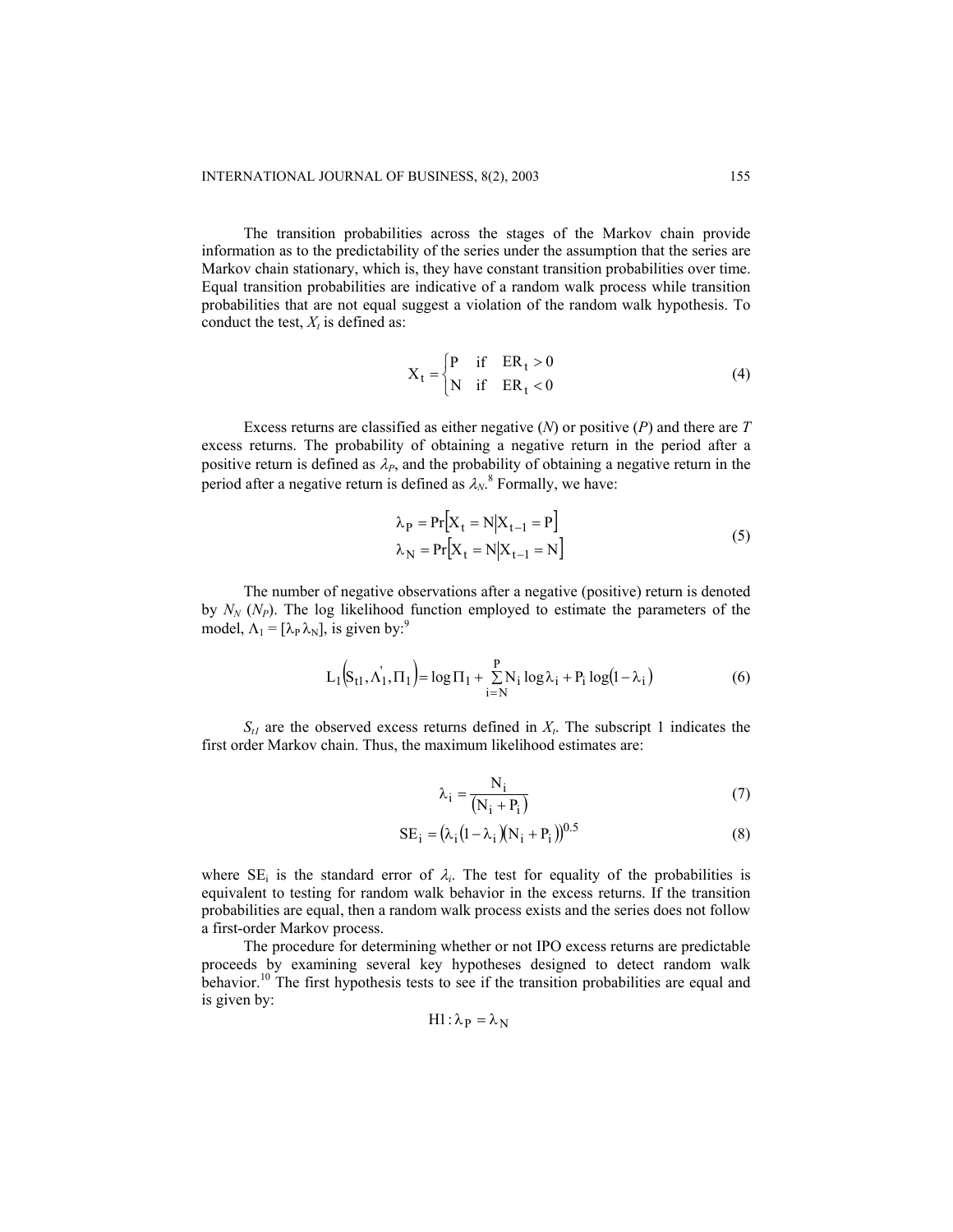According to Hensler (1998), failure to reject H1 is consistent with there being no Markov chain, while rejection of H1 implies that a Markov chain may exist. In our analysis, if H1 is rejected then we will proceed to the next step (i.e., stage 2) which can help to shed light as to the existence of a Markov chain. The following probabilities are defined:

k.

$$
\lambda_{PP} = Pr[X_{t} = N|X_{t-2} = P, X_{t-1} = P]
$$
\n
$$
\lambda_{PN} = Pr[X_{t} = N|X_{t-2} = P, X_{t-1} = N]
$$
\n
$$
\lambda_{NP} = Pr[X_{t} = N|X_{t-2} = N, X_{t-1} = P]
$$
\n
$$
\lambda_{NN} = Pr[X_{t} = N|X_{t-2} = N, X_{t-1} = N]
$$
\n(9)

 $\overline{a}$ 

The associated log likelihood function, ML estimates for  $\lambda_{ij}$ , and SE<sub>ij</sub> are:

$$
L_2(S_{t2}, \Lambda'_2, \Pi_2) = \log \Pi_2 + \sum_{ij=NN}^{PP} N_{ij} \log \lambda_{ij} + P_{ij} \log (1 - \lambda_{ij})
$$
 (10)

where  $S_{t2}$  are the realized positive and negative excess returns. The subscript 2 indicates the second order Markov chain.

$$
\lambda_{ij} = \frac{N_{ij}}{(N_{ij} + P_{ij})}
$$
\n(11)

$$
SE_{ij} = (\lambda_{ij} (1 - \lambda_{ij}) / (N_{ij} + P_{ij}) )^{0.5}
$$
 (12)

The hypothesis used to test for the presence of a second-order Markov chain is:

H 2: 
$$
\lambda_{PP} = \lambda_{NP}
$$
 and  $\lambda_{PN} = \lambda_{NN}$ 

If H2 is not rejected (and H1 is rejected), the presence of a first-order Markov chain will be concluded. In addition, a third hypothesis can be employed to analyze the probabilities of all four different states.

$$
H3: \lambda_{PP} = \lambda_{NP} = \lambda_{PN} = \lambda_{NN}
$$

Failure to reject H3 indicates that the probability of a negative return does not depend on the past two months' excess return sequence. Hypotheses H1 through H3 are tested via the following likelihood ratio test (LR):

$$
LR = 2[LU - LR] \sim \chiq2
$$
 (13)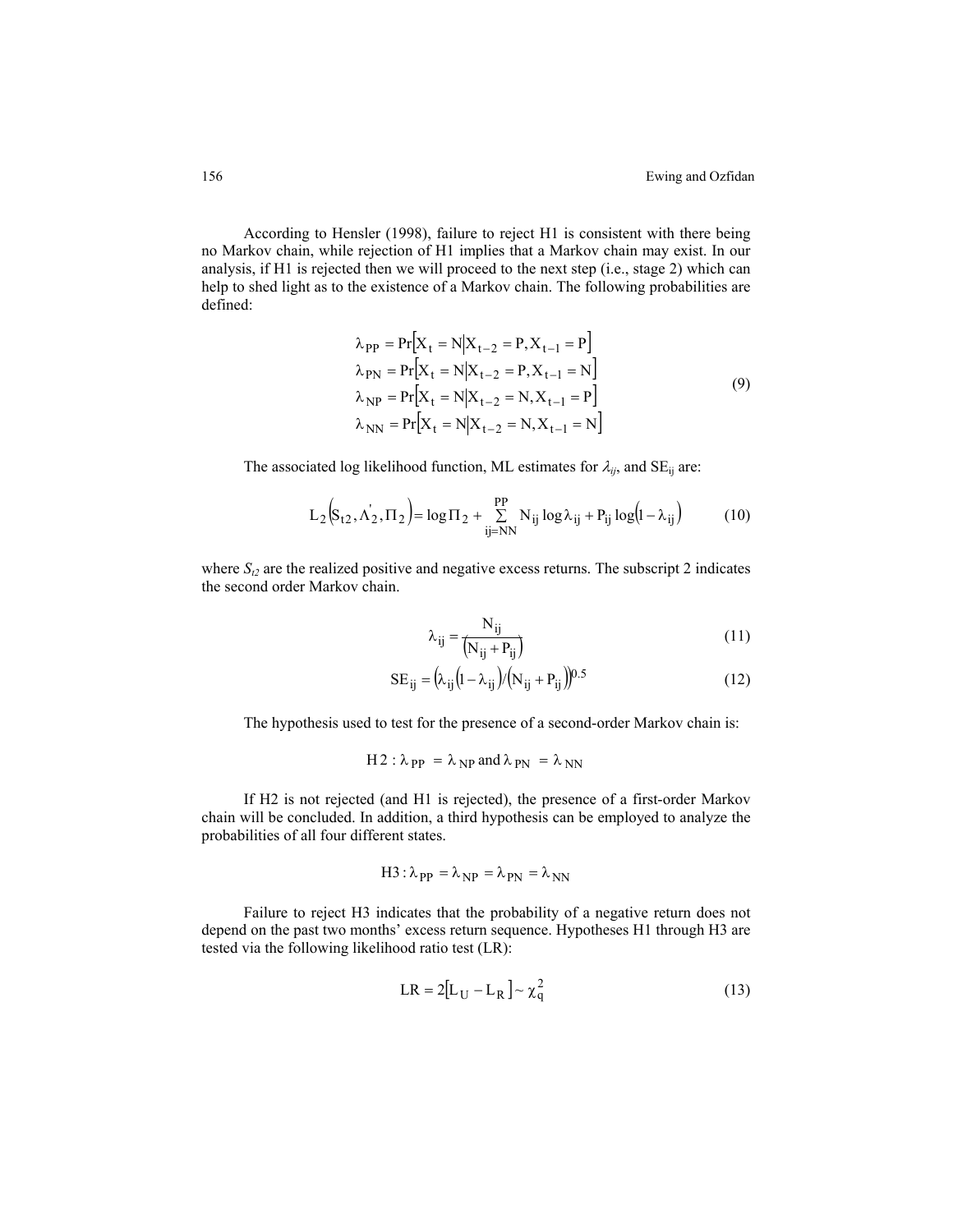where  $L_U$  is the log likelihood function for the unrestricted model and  $L_R$  is the log likelihood function for the restricted model.<sup>11</sup>

In order to compare the results of H1-H3 and to analyze the economic significance of returns, conditional on there being a predictable pattern, four additional hypothesis tests are employed. The first of these (H4) looks to see if the average excess return following a positive return is similar to the average excess return following a negative return.

$$
H4:R_P = R_N
$$

where  $R_i$  ( $i = P$ ,  $N$ ) denotes the mean excess return conditional on observing a positive/negative excess return in the previous month. The following hypotheses investigate the average returns conditioned on the previous two excess returns:

 RPP R NN RPN R NP H5 : = = = RPP R NP H6 : = and H7 : RPN = R NN

where  $R_{PN}$  is the average of the excess returns following a positive return in a month and then a negative return in the next month.  $R_{PP}$ ,  $R_{NN}$ , and  $R_{NP}$  are similarly defined. Thus, H5-H7 provide insight as to the significance of the information contained about the returns in the Markov chain process and allow us to make inference about possible trading strategies.

## **IV. EMPIRICAL RESULTS**

The first step of the analysis tests to see if the first stage transition probabilities  $(\lambda_N, \lambda_P)$ are equal.<sup>12</sup> Maximum likelihood (ML) estimates for  $\lambda_N$  and  $\lambda_P$  are presented in the first two columns of Panel A in Table 2 and are found to be 56% and 58%, respectively. The result of testing H1 (i.e.,  $\lambda_N = \lambda_P$ ) is shown in the first column of Panel B in Table 2. The likelihood ratio statistic indicates that the probability of encountering a negative excess return after a negative excess return  $(\lambda_N)$  and the probability of encountering a negative excess return after a positive excess return  $(\lambda_P)$  are not the same (LR = 4.04, probability level =  $0.05$ ). Thus, we reject H1 and conclude that the excess return series do not follow a random walk. This result suggests that a predictable pattern of excess returns may exist.

Table 2 also summarizes information regarding the second stage transition probabilities. Columns 3-6 of Panel A present the maximum likelihood estimates for  $\lambda_{NN}$ ,  $\lambda_{PP}$ ,  $\lambda_{PN}$  and  $\lambda_{NP}$ . These probabilities are found to be 55%, 58%, 56%, and 58%, respectively.<sup>13</sup> The two likelihood ratio statistics for testing the second hypothesis (H2),  $\lambda_{PP} = \lambda_{NP}$  and also that  $\lambda_{PN} = \lambda_{NN}$ , are insignificant (see columns 2 and 3 of Panel B where LR = 0.123 and LR = 0.187 with actual probability values of 0.726 and 0.665, respectively). These findings imply that excess returns are not predictable conditioned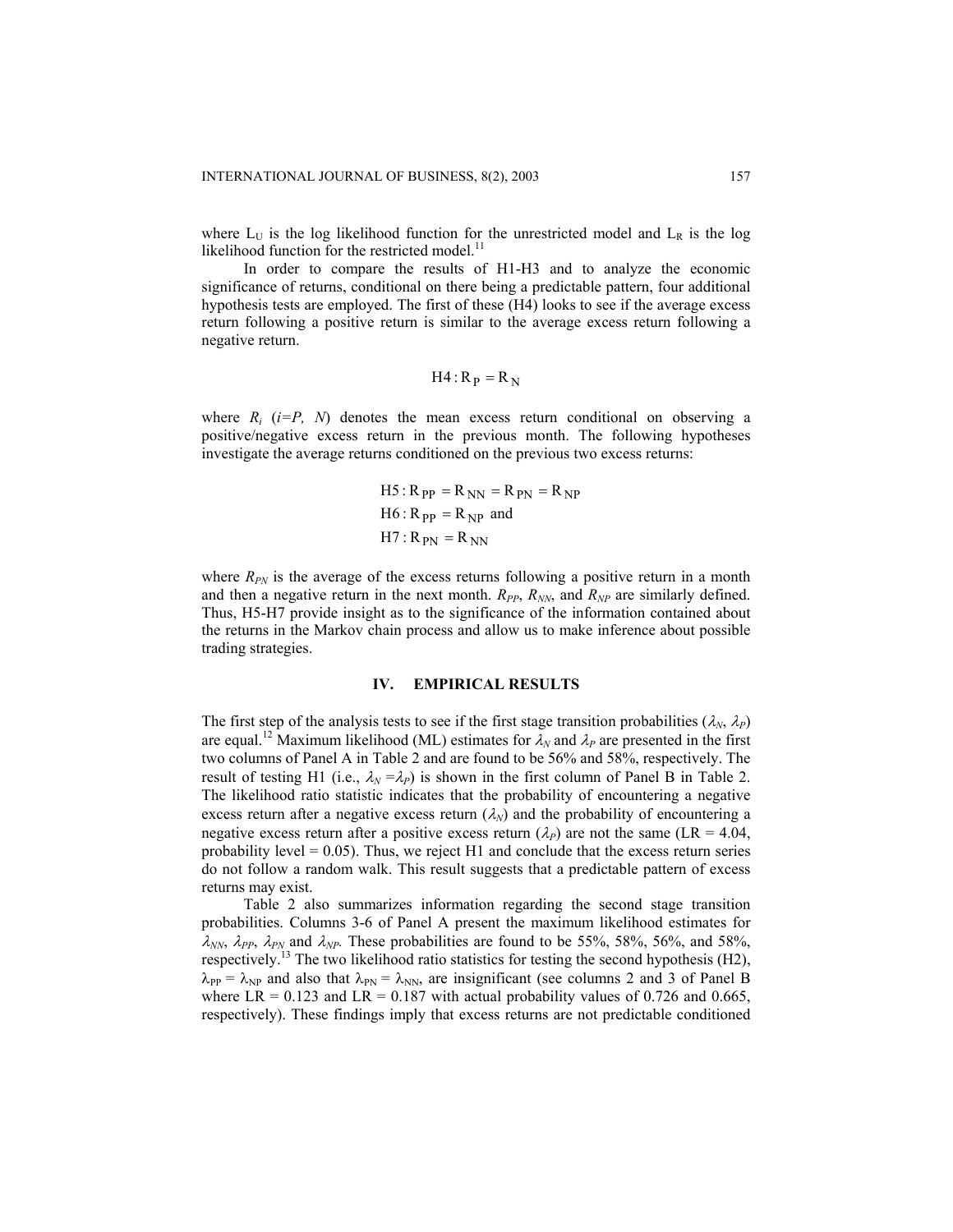on the previous two excess returns. We therefore conclude that a second-order Markov chain does not exist. This finding provides information as to how returns behave over the six-year time horizon.

The last column of Panel B in Table 2 presents the result from testing the third hypothesis that the four second stage probabilities are equal, H3:  $\lambda_{PP} = \lambda_{NP} = \lambda_{PN} = \lambda_{NN}$ . The likelihood ratio statistic is insignificant ( $LR = 5.512$  with a probability value of 0.138). Thus, the previous two excess returns provide no statistically useful information as to the predictability of the next excess return. Therefore, we conclude that the probability of a negative excess return is independent of the sequence of the excess returns in the previous two months.

#### **Table 2**

Stage 1 and 2 transitions probabilities and tests of hypotheses

Log likelihood function for Stage 1 is  $\sum N_i \log \lambda_i + P_i \log(1 - \lambda_i)$ . A negative excess return is denoted by *N* and a positive excess return is denoted by *P*. The number of counts for negative (positive) excess returns after observing *i* in the previous stage is  $N_i(P_i)$ . Estimated probability of obtaining a negative excess return following *i* is λ *<sup>i</sup>*. Similarly, log likelihood function for Stage = P  $\sum_{i=N} N_i \log \lambda_i + P_i \log(1-\lambda_i)$ 2 is  $\sum_{i,j=N}^{p} N_{ij} \log \lambda_{ij} + P_{ij} \log (1-\lambda_{ij})$ . The number of counts for negative (positive) excess  $\sum_{ij=NN}^{PP} N_{ij} \log \lambda_{ij} + P_{ij} \log (1 - \lambda_{ij})$ 

returns after observing  $i$  in two previous stages then observing  $j$  in one previous stage is  $N_{ij}(P_{ij})$ . Estimated probability of obtaining a negative excess return following associated *ij* sequence is λ *ij*.

**Panel A: Maximum likelihood estimates and standard errors of transition probabilities** 

| $\lambda_{\rm N}$ | $\mathcal{L}_{\mathbf{D}}$ | $\lambda_{\rm NN}$ | $\Lambda$ pp | $\lambda_{\rm PN}$ | $\lambda_{NP}$ |
|-------------------|----------------------------|--------------------|--------------|--------------------|----------------|
| 0.5584            | 0.5793                     | J.5537             | 0.5835       | 0.5597             | 1.5779         |
| (0.0068)          | (0.0078)                   | (0.0093)           | (0.0121)     | (0.0104)           | (0.0104)       |

#### **Panel B: Hypothesis tests**

| H1: $\lambda_{\rm N} = \lambda_{\rm P}$ | $\rm H2$ : $\lambda_{\rm PP} = \lambda_{\rm NP}$ | H2: $\lambda_{PN} = \lambda_{NN}$ | $\rm H3$ : $\lambda_{\rm PP} = \lambda_{\rm NP} = \lambda_{\rm PN} = \lambda_{\rm NN}$ |
|-----------------------------------------|--------------------------------------------------|-----------------------------------|----------------------------------------------------------------------------------------|
| 4.037                                   | 0.123                                            | 0.187                             | 5.512                                                                                  |
| [0.045]                                 | [0.726]                                          | [0.665]                           | (0.138)                                                                                |

Notes: Standard error is given in parentheses in Panel A. Panel B reports the likelihood ratio statistic (LR) for testing the null hypothesis and actual significance level for the test is given in square brackets. The LR statistic is distributed  $\chi^2$  with *q* degree of freedom.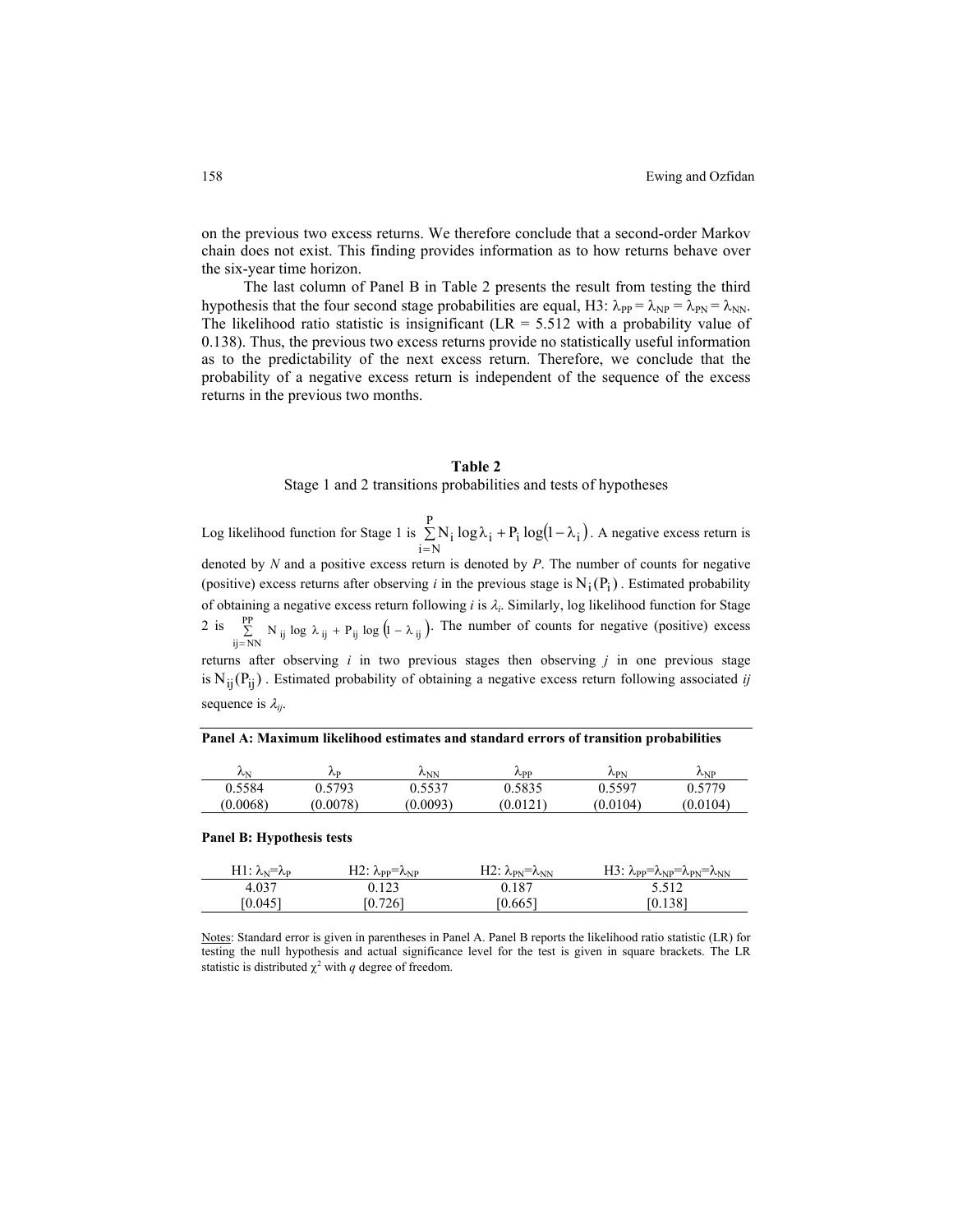We now turn our attention to the examination of transition probabilities over time. Table 3 reports the transition probabilities on a year-by-year basis for the first and second stages. Panel A of Table 3 presents the transition probability estimates by year. Hypothesis tests based on these estimates are shown in Panel B. Based on results from likelihood ratio tests, we find that the transition probabilities for the first stage ( $\lambda_N$ ,  $\lambda_P$ ) are statistically different only in the fourth year (LR = 5.36, probability value =  $0.02$ ). The results for examining the second stage probabilities over time are also reported in Panel B. We find that the second stage transition probabilities are not statistically different in any of the six years with only one exception, that is,  $\lambda_{PN}$  and  $\lambda_{NN}$  appear to statistically differ in the sixth year (LR = 5.46, probability value =  $0.02$ ). The joint hypothesis of the equality of the four second-stage probabilities is not rejected for each of the six years (see the row marked H3). Overall, we find no clear indication of a predictable pattern over time for IPO excess returns conditioned on one previous excess return, nor is there a pattern for excess returns conditioned on two previous excess returns.

The above findings regarding transition probabilities over time suggest that it may be difficult for financial market participants to reap financial gains based on trading strategies that attempt to exploit the predictable nature of IPOs. Of course, the success of such a trading strategy will depend on the size of the excess returns themselves, provided these excess returns are predictable. Here we make the distinction between statistical significance and economic significance. The latter term is meant to convey the idea that even (nearly perfect) predictable patterns in equity returns must be associated with excess returns that are large enough to be economically meaningful since, ultimately, the investor faces some transactions costs, fees, etc. In order to explore the possibility that an investor may successfully implement a trading strategy based on information extracted from the transition probabilities, we conclude our study of IPO excess returns by focusing on the average excess return (i.e., size) conditional on the type of excess return (positive/negative) observed in the previous month(s). For this purpose we conduct analysis of variance (ANOVA) tests of excess returns, the results of which are presented in Table 4.14

The result reported in the first row of Panel A, Table 4 shows that excess returns conditioned on one period of previous excess return do not differ statistically  $(t = -1)$  $0.611$ , probability value =  $0.541$ ). Thus, there appears to be no difference in the size of these excess returns. The findings in Panel A also indicate that we cannot reject H5 nor H7. Thus,  $R_{ij}$  do not differ for any of the *ij* combinations ( $F = 1.44$ , probability value = 0.229). Furthermore, the means of  $R_{NN}$  and  $R_{PN}$  are not found to be statistically different  $(F = 0.57$ , probability value = 0.449). However, we reject the null hypothesis that  $R_{NP}$ and  $R_{PP}$  are equal only at the 10% level (F = 3.22, probability value = 0.07). The latter finding provides weak evidence that the size of excess returns conditional on two previous returns may differ, provided a particular pattern has been observed.

Panel B of Table 4 shows the ANOVA results for looking at average returns on a year-by-year basis, both for the first stage and the second stage. Generally speaking, these results are consistent with those presented in the first row of Panel B in Table 3 for the first stage transition probabilities, and show that excess returns conditioned on one previous return do not statistically differ in any of the six years.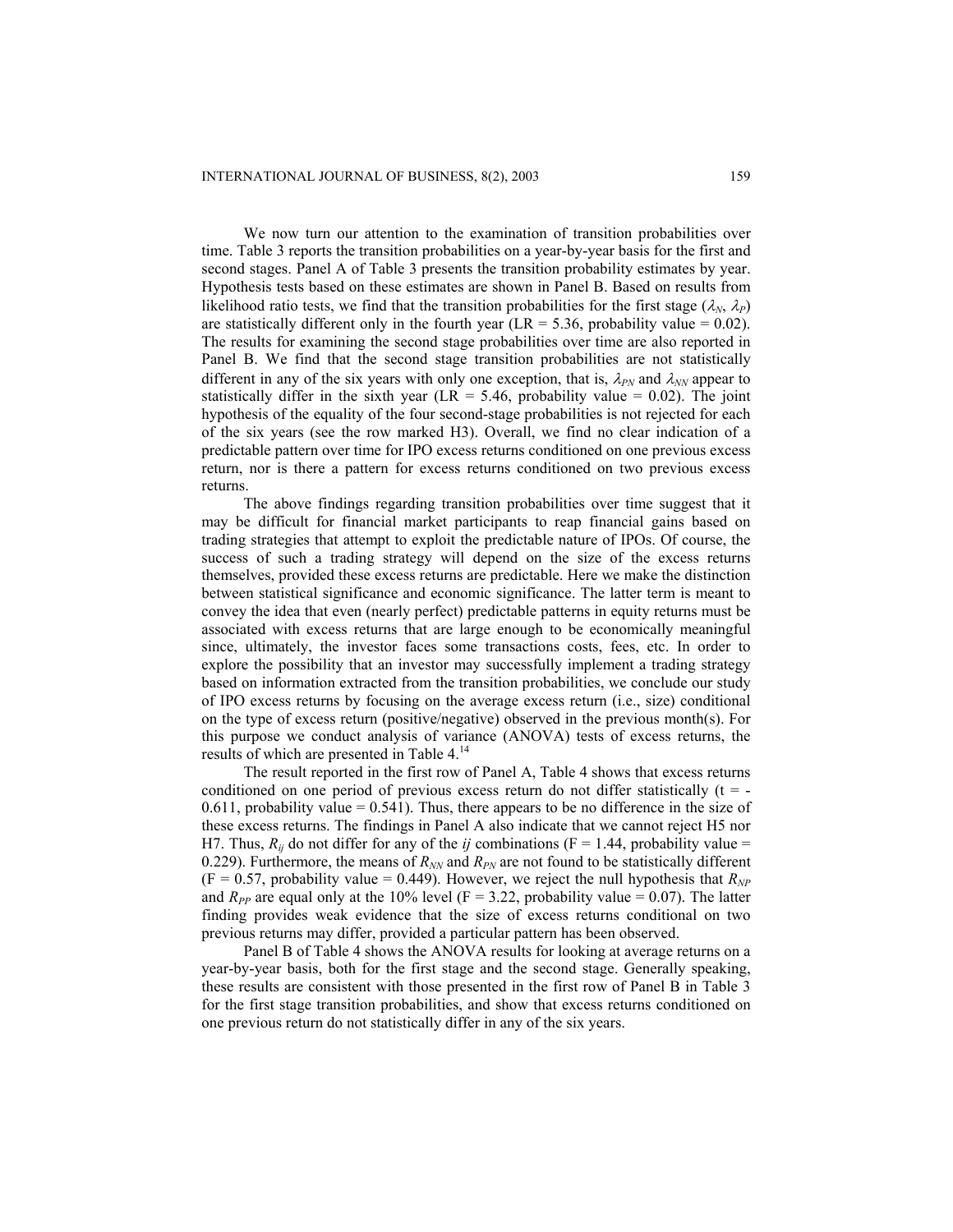# **Table 3**

Year-by-year analysis of transition probabilities

A negative excess return is denoted by *N* and a positive excess return is denoted by *P*. For Stage 1, estimated probability of obtaining a negative excess return following *i* is λ*i*. For Stage 2, estimated probability of obtaining a negative excess return after observing *i* in two previous stage then observing *j* in one previous stage is  $\lambda_{ij}$ .

**Panel A: Maximum likelihood estimates of transition probabilities by year** 

|                    | Year    |         |         |         |         |         |  |  |
|--------------------|---------|---------|---------|---------|---------|---------|--|--|
|                    |         | 2       | 3       | 4       | 5       | 6       |  |  |
| $\lambda_{\rm N}$  | 0.556   | 0.564   | 0.567   | 0.540   | 0.555   | 0.570   |  |  |
|                    | (0.015) | (0.015) | (0.016) | (0.017) | (0.019) | (0.022) |  |  |
| $\lambda_{\rm P}$  | 0.546   | 0.581   | 0.589   | 0.600   | 0.602   | 0.573   |  |  |
|                    | (0.017) | (0.017) | (0.018) | (0.019) | (0.022) | (0.025) |  |  |
| $\lambda_{\rm NN}$ | 0.561   | 0.560   | 0.565   | 0.539   | 0.555   | 0.527   |  |  |
|                    | (0.020) | (0.021) | (0.021) | (0.023) | (0.026) | (0.029) |  |  |
| $\lambda_{PP}$     | 0.557   | 0.585   | 0.577   | 0.602   | 0.624   | 0.579   |  |  |
|                    | (0.024) | (0.027) | (0.029) | (0.031) | (0.033) | (0.039) |  |  |
| $\lambda_{\rm PN}$ | 0.526   | 0.572   | 0.569   | 0.540   | 0.556   | 0.628   |  |  |
|                    | (0.022) | (0.023) | (0.024) | (0.025) | (0.029) | (0.032) |  |  |
| $\lambda_{\rm NP}$ | 0.534   | 0.590   | 0.597   | 0.598   | 0.587   | 0.570   |  |  |
|                    | (0.022) | (0.023) | (0.024) | (0.025) | (0.029) | (0.033) |  |  |

**Panel B: Hypothesis tests** 

|                                                                 |         | Year    |         |                |         |         |  |
|-----------------------------------------------------------------|---------|---------|---------|----------------|---------|---------|--|
|                                                                 |         | 2       | 3       | $\overline{4}$ | 5       | 6       |  |
| $H1: \lambda_{N} = \lambda_{P}$                                 | 0.225   | 0.603   | 0.814   | 5.359          | 2.560   | 0.008   |  |
|                                                                 | [0.635] | [0.437] | [0.367] | [0.021]        | [0.110] | [0.929] |  |
| $#$ of stage 1 observations                                     | 2049    | 1980    | 1691    | 1496           | 1152    | 908     |  |
| H2: $\lambda_{PP} = \lambda_{NP}$                               | 0.472   | 0.021   | 0.294   | 0.013          | 0.699   | 0.031   |  |
|                                                                 | [0.492] | [0.884] | [0.588] | [0.911]        | [0.403] | [0.859] |  |
| H2: $\lambda_{PN} = \lambda_{NN}$                               | 1.315   | 0.145   | 0.020   | 0.001          | 0.002   | 5.461   |  |
|                                                                 | [0.252] | [0.703] | [0.887] | [0.974]        | [0.966] | [0.019] |  |
| H3: $\lambda_{PP} = \lambda_{NP} = \lambda_{PN} = \lambda_{NN}$ | 1.788   | 1.074   | 1.128   | 5.373          | 3.261   | 5.501   |  |
|                                                                 | [0.618] | [0.783] | [0.770] | [0.146]        | [0.353] | [0.139] |  |
| $#$ of stage 2 observations                                     | 2035    | 1805    | 1691    | 1496           | 1152    | 908     |  |

Notes: In Panel A the standard errors of ML estimates are in parentheses. In Panel B the actual probability values associated with the LR test statistics are in square brackets.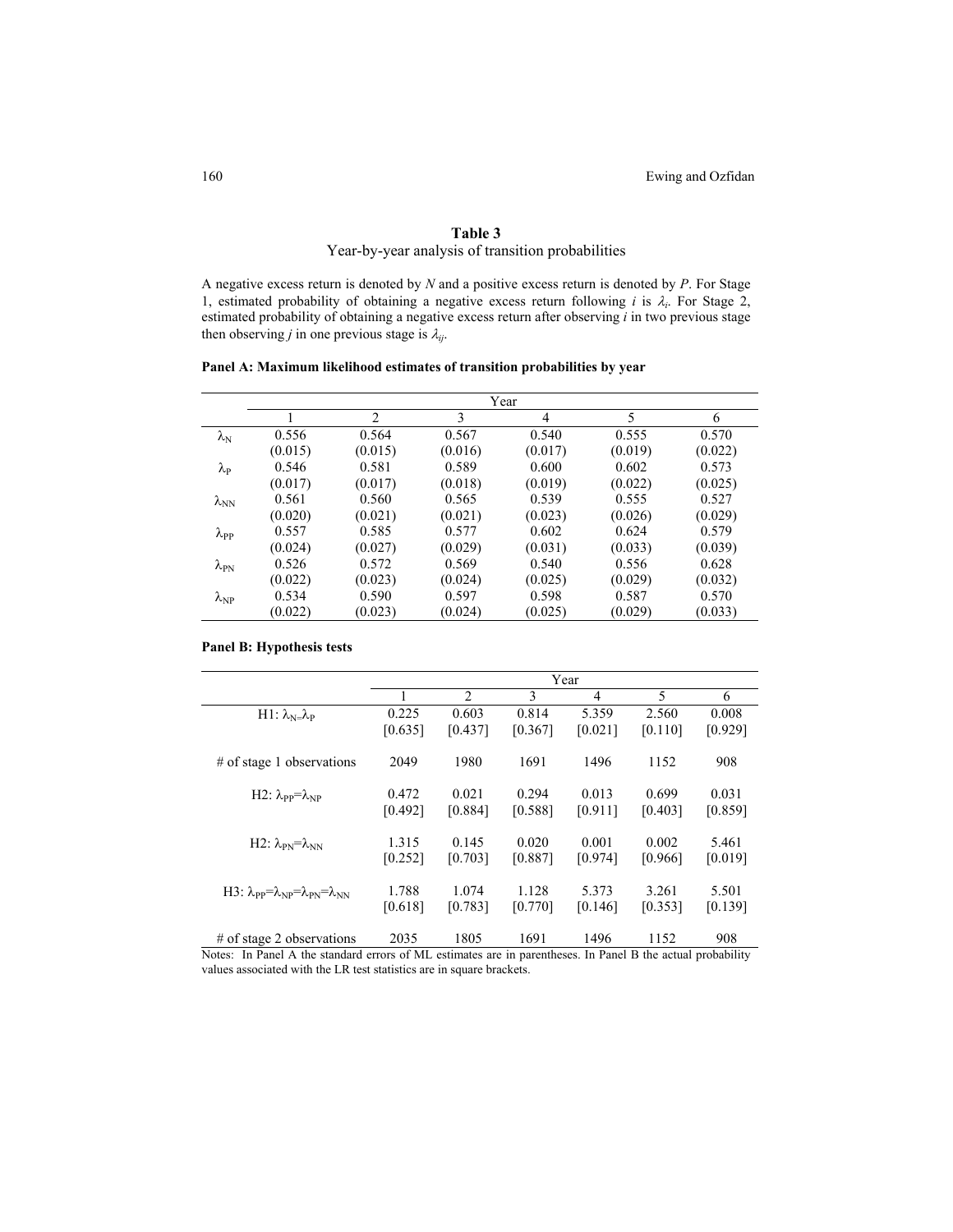# **Table 4** ANOVA of average excess returns

A negative excess return is denoted by *N* and a positive excess return is denoted by *P*. For Stage 1, estimated mean excess return conditional on observing *i* in the previous month is *Ri*. For Stage 2, estimated mean excess return conditional on observing *i* in two previous stage then observing *j* in one previous stage is *Rij*.

# **Panel A: Average excess returns**

|                                           | Test statistic |
|-------------------------------------------|----------------|
| H4: $R_N=R_P$                             | $-0.611$       |
|                                           | [0.541]        |
| $H5:$ $R_{PP} = R_{NN} = R_{PN} = R_{NP}$ | 1.440          |
|                                           | [0.229]        |
| H6: $R_{NP} = R_{PP}$                     | 3.220          |
|                                           | [0.073]        |
| H7: $R_{NN}=R_{PN}$                       | 0.573          |
|                                           | [0.449]        |

# **Panel B: Average excess returns on a year-by-year basis**

|                                         |          |                |         | Year           |          |          |
|-----------------------------------------|----------|----------------|---------|----------------|----------|----------|
|                                         |          | $\overline{2}$ | 3       | $\overline{4}$ | 5        | 6        |
| $H4: R_N=R_P$                           | $-0.662$ | 0.066          | 0.145   | $-0.666$       | $-0.104$ | $-0.280$ |
|                                         | [0.508]  | [0.948]        | [0.885] | [0.505]        | [0.918]  | [0.779]  |
| # of stage 1 observations               | 2049     | 1980           | 1691    | 1496           | 1152     | 908      |
| H5: $R_{PP} = R_{NN} = R_{PN} = R_{NP}$ | 0.470    | 0.070          | 0.070   | 0.770          | 0.730    | 3.060    |
|                                         | [0.701]  | [0.977]        | [0.974] | [0.511]        | [0.537]  | [0.028]  |
| $H6: R_{NP} = R_{PP}$                   | 0.973    | 0.078          | 0.180   | 1.863          | 2.154    | 1.382    |
|                                         | [0.324]  | [0.779]        | [0.672] | [0.172]        | [0.142]  | [0.240]  |
| $H7: R_{NN} = R_{PN}$                   | 0.059    | 0.052          | 0.023   | 0.002          | 0.010    | 7.708    |
|                                         | [0.808]  | [0.820]        | [0.879] | [0.963]        | [0.919]  | [0.006]  |
| $#$ of stage 2 observations             | 2035     | 1805           | 1691    | 1496           | 1152     | 908      |

Notes: The test statistic for H4 is a t-statistic, all others are F statistics. The test statistics for the hypothesis tests are based on ANOVA. Actual probability value is given in square brackets.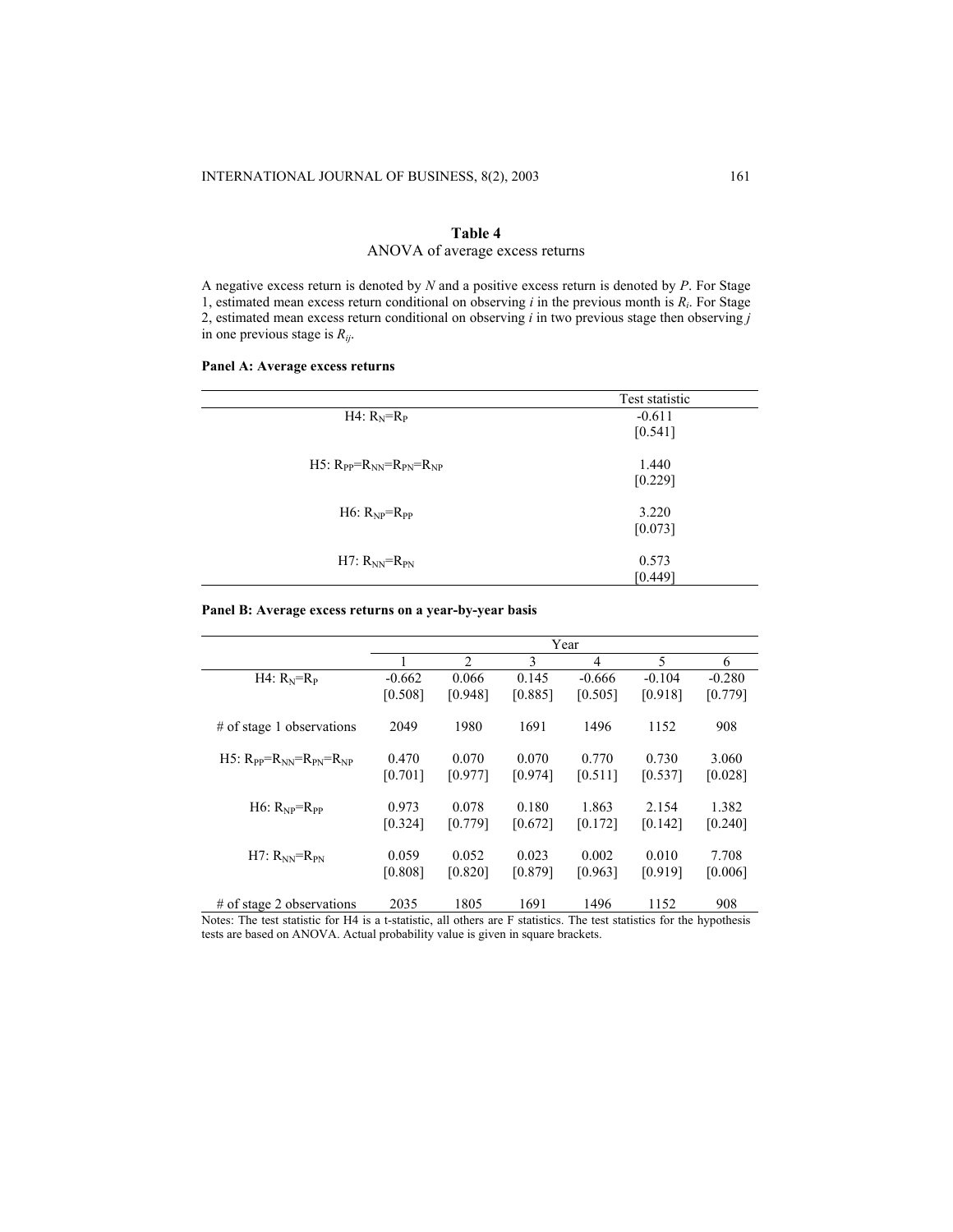Finally, Panel B, Table 4 also provides the associated F-statistics for testing H5, H6, and H7. These (second stage) hypotheses are not rejected for each of the six years, with the exceptions of H5 and H7 where  $R_{NN}$  and  $R_{PN}$  are found to statistically differ in the sixth year (F = 3.06 with p-value = 0.028 and F = 7.71 with p-value = 0.006, respectively). Thus, even if a predictable pattern can be detected, the differences in excess returns are probably not large enough for an investor to successfully profit on.

# **V. CONCLUSION**

The results reported in this paper provide some evidence that excess returns of initial public offerings on the Istanbul Stock Exchange may be predictable conditioned on one previous return, although this is not generally supported by the analysis of transition probabilities over time. Specifically, we use a non-linear estimation technique and find weak evidence to suggest that these excess returns follow a first-order Markov chain. However, there is no strong indication that a second-order Markov chain exists, although the analyses suggested the presence of predictable patterns in excess returns for some specific years following issuance.

In all but one of the cases examined we are unable to detect both a predictable pattern and statistically different excess returns. For instance, the likelihood ratio test of the first hypothesis (H1:  $\lambda_{N} = \lambda_P$ ) for the fourth year after issuance indicates a predictable pattern based on transition probabilities; however, the associated excess returns,  $R_N$  and  $R<sub>P</sub>$ , are not statistically different in that same year. Thus, while initial public offerings on the Istanbul Stock Exchange overperformed the market during the six years after the issuance date, an investor may not realize financial gains from the predictable nature of IPO excess returns since any differences in excess returns appear to be minor.

For comparison purposes, we repeated the tests presented in this paper using two different benchmarks. First, we employed a narrowly defined portfolio that is likely to exhibit the general return characteristics of IPOs in our sample. Second, we employed a broadly defined benchmark to overcome the (possible) independence issues that may be present since the National 100 index may include a number of IPO firms in the sample over time. The narrowly defined benchmark was constructed using the average returns of nineteen IPOs that had been traded before 1991. With regards to both the first-order and second-order Markov chain, no predictable pattern emerged. To construct the broadly defined benchmark, we used the Morgan Stanley MSCI Europe and Middle East Emerging Market Index, the use of which should remove any independencies that may be present when the National 100 index is used as a benchmark. In testing for the first-order Markov chain, the returns were not predictable at the 5% level of significance; however, consistent with the results presented in the paper there is predictable return behavior in the overall sample at the 10% level of significance. Furthermore, the results suggested the possible presence of a second-order Markov chain.

As a further test of the predictability hypotheses, we also investigated privatization IPOs. In particular, we re-ran the analyses for 19 privatization IPOs on the ISE. The results provided no evidence of a first-order Markov chain and there was no indication of the presence of a second-order Markov chain. We then conducted the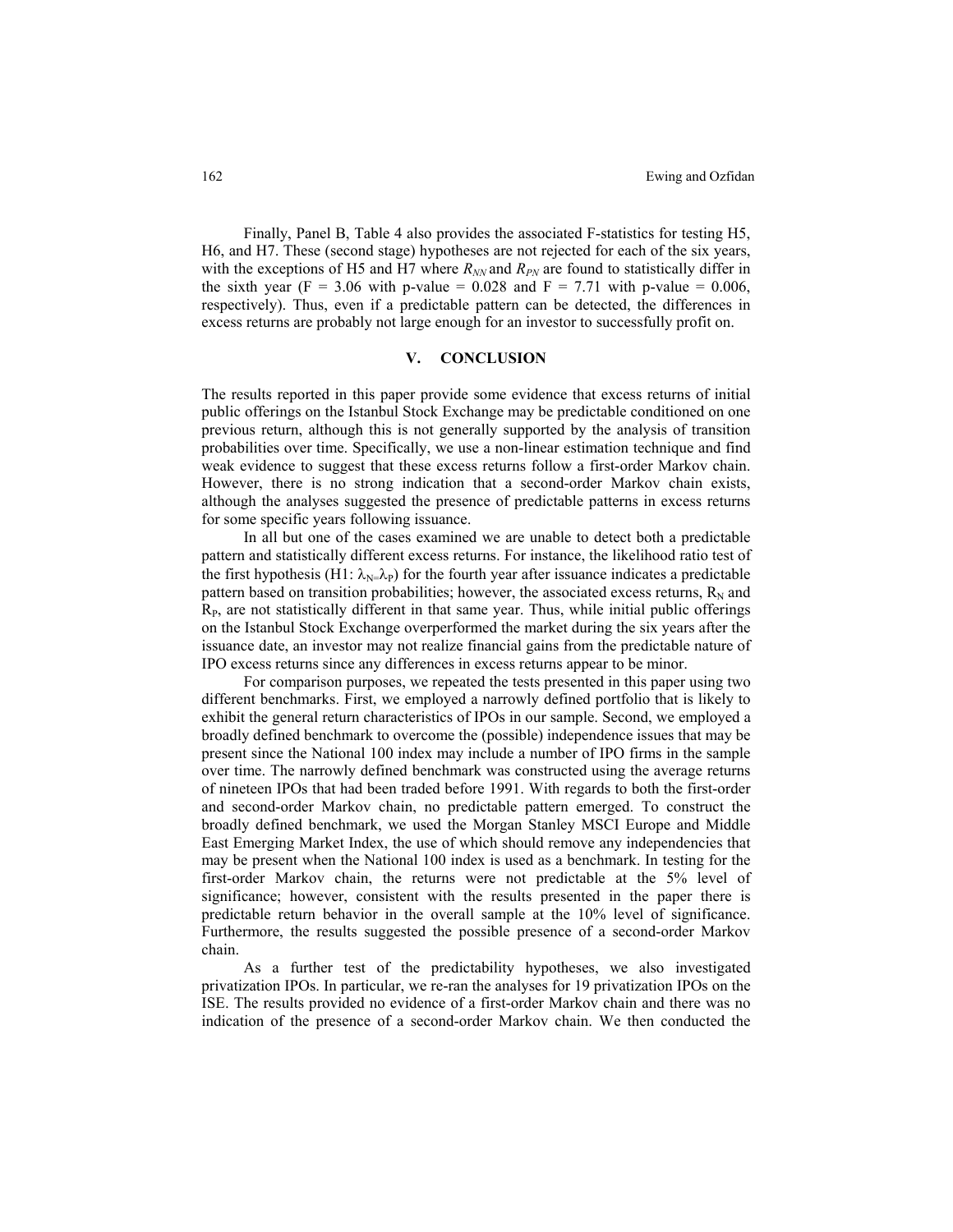analyses on the entire sample excluding the 19 privatization IPOs. The results of the tests were the same as the results presented in the paper.15 Thus, this provides evidence that our previously reported conclusions regarding the first-order Markov chain are robust and are not affected by privatization IPOs.

One interpretation of the lack of any overriding indication that monthly excess returns are predictable is that the ISE is a small market in which a few large investors may be able to significantly influence return behavior. In fact, according to the Capital Market Board of Turkey, the average daily traded value did not exceed \$100 million (U.S. dollars) until 1995. It is possible that private information on the part of large investors may be responsible for unpredictable return behavior. It is interesting to note; however, that Özün (1999) suggests that the ISE has experienced significant improvements in very recent years towards efficiency. Finally, it may be the case that market deepening has affected the market. For example, the daily average traded value in US dollars on the ISE more than doubled between 1994 and 1995 going from \$92 million to \$209 million. The effect of market deepening can be analyzed by examining plots of the probabilities corresponding to H1 and H2 over (calendar) time. Doing so for the first-order Markov chain, we found that there are only three years in which IPO returns were predictable at the 5% probability value (1990, 1998, and 1999). No predictable behavior is present in the other years. This finding does not suggest that market deepening was a major factor for IPO returns. With regards to the second-order Markov chain, the results were consistent with the results already presented. Thus, further research on the Turkish IPO market may be directed at determining if the return behavior detected in this paper holds into the future.

#### **ACKNOWLEDGEMENTS**

We would like to thank an anonymous reviewer and Celali Yilmaz of the Enforcement Department, Capital Market Board of Turkey for valuable assistance, as well as participants in the Department of Finance workshop at Texas Tech University. We especially appreciate comments from Ramesh Rao and Steve Sears. The usual disclaimer applies.

# **NOTES**

- 1. Aggarwal and Rivoli (1990) attribute some of the initial overpricing of initial public offerings to fads and the overly optimistic behavior of investors.
- 2. The research on IPOs is immense and too many important papers have been published to list them all here. Recent work on IPOs includes papers by Brav and Gompers (1997), Rajan and Servaes (1997), Carter, Dark, and Singh (1998), Houge and Loughran (1999), Kandel, Sarig, and Wohl (1999), Krigman, Shaw, and Womack (1999), and Lee, Taylor, and Walter (1999), to name just a few. However, in this section we report only the papers that are most related to the present study.
- 3. The price series reported by *Analiz.com* are adjusted for past stock splits and dividends so as to obtain consistent and comparable price series.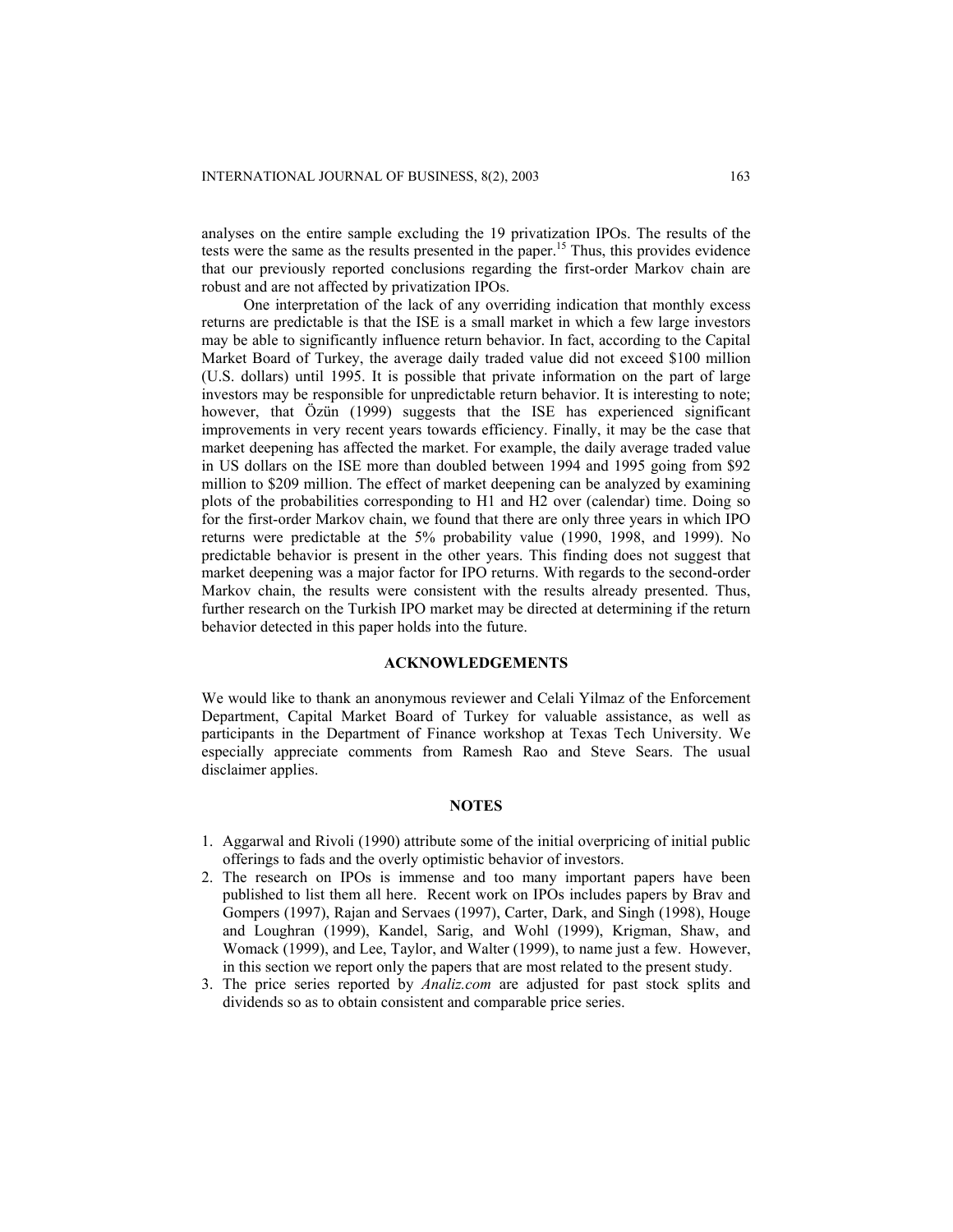- 4. Three IPOs were actually offered in 1998 but are listed on ISE for the first time in 1999, and are thus counted as 1999 IPOs.
- 5. Since *Pd* incorporates stock splits and dividends, no additional adjustments are required.
- 6. The empirical analysis begins with the second full month of trading as this helps to ensure more stable series and also avoids any possible effects of underwriter efforts. See Hensler (1998) for a more detailed explanation.
- 7. The definition of excess returns, as used here, may not fully capture the measurement of risk given that IPOs lack a history. However, the measure does show how IPO returns compare to the return on the National 100 index and this is likely to be important to financial market participants. The distribution of delistings by type, e.g., between firm failure or acquisition, may affect the (average cumulative) excess returns and Figure 1 may suffer from survivorship bias. Given the absence of information available on type and number of de-listings, these effects are not addressed in this paper.
- 8. The focus on conditional probabilities of negative excess returns follows that of Hensler (1998). One could choose to instead focus on conditional probabilities of positive excess returns without loss of generality; however, the interpretation would change accordingly.
- 9. McQueen and Thorley (1991) note that, in practice,  $\prod_1$  may be ignored since its effect on the transition probabilities is negligible.
- 10. For a detailed explanation of these hypotheses see Hensler (1998).
- 11. The LR statistic is distributed asymptotically as  $\chi_q^2$  with *q* degrees of freedom (i.e., there are *q* restrictions).
- 12. The transition counts for both the first and second stages are shown in the Appendix 1.
- 13. Given these probabilities, an explanation for positive cumulative excess returns over time (see Figure 1) is that the relative size of positive excess returns exceeds that of negative excess returns. This conclusion is consistent with the evidence presented in Appendix 2 as most of the average excess returns appear to be positive regardless of the previous state(s).
- 14. Summary statistics for excess returns, including on a year-by-year basis, are presented in Appendix 2.
- 15. In the interest of brevity, we do not report tables of these additional results. However, the results of the analyses are available upon request.

#### **REFERENCES**

- Aggarwal, R., R. Leal and L. Hernandez, 1993, The Aftermarket Performance of Initial Public Offerings in Latin America, *Financial Management*, 22 (1), 42-53.
- Aggarwal, R. and Rivoli, P., 1990, Fads in the Initial Public Offering Market, *Financial Management*, 19 (4), 45-57.
- Brav, A. and P. A. Gompers, 1997, Myth or Reality? The Long-Run Underperformance of Initial Public Offerings: Evidence from Venture and Nonventure Capital Backed Companies, *Journal of Finance*, 52, 1791-1821.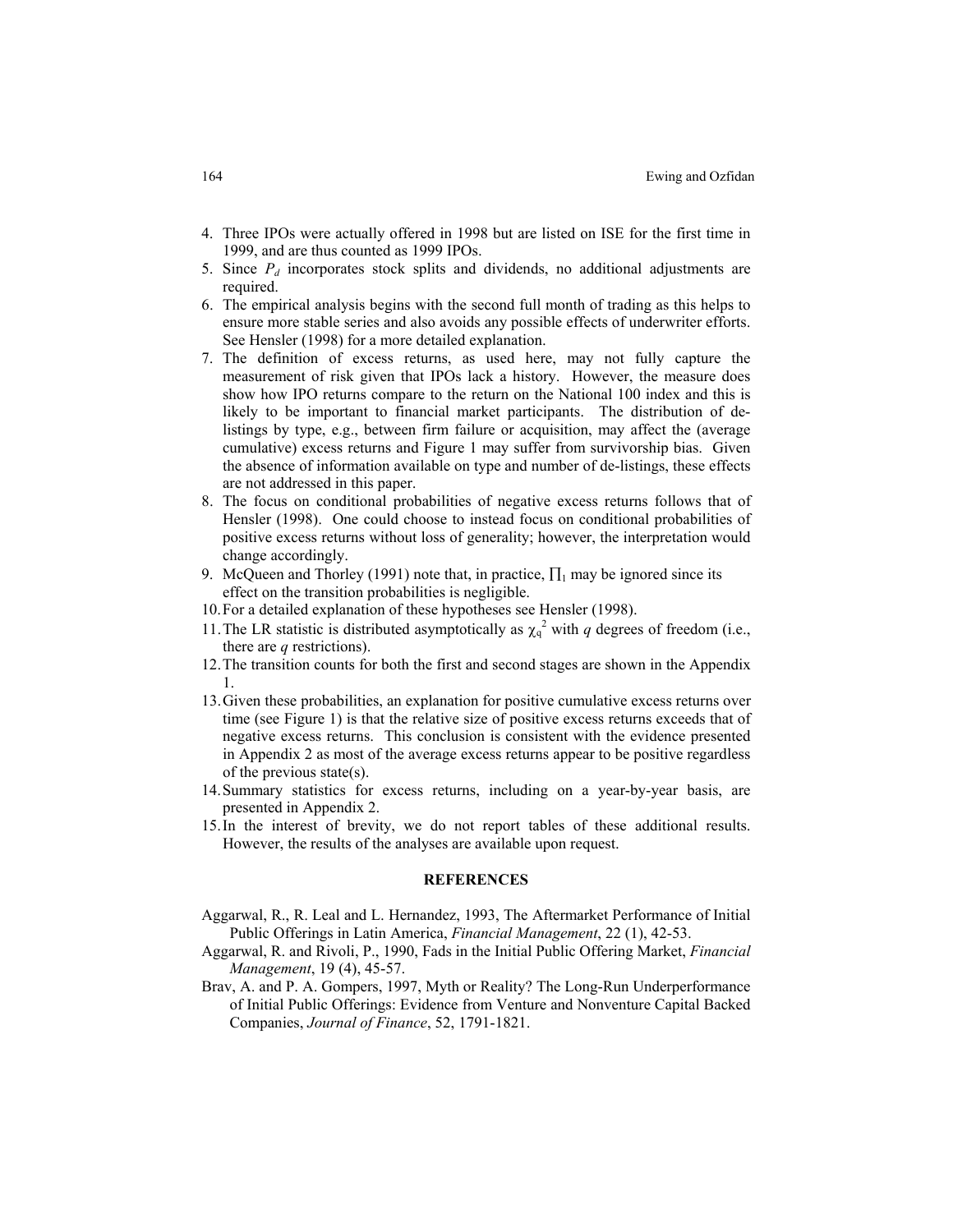- Carter, R. B., F. H. Dark, and A. K. Singh, 1998, Underwriter Reputation, Initial Returns, and the Long-Run Performance of IPO Stocks, *Journal of Finance*, 53 (1), 285-311.
- Engle, R. F. and J. D. Hamilton, 1990, Long Swings in the Dollar: Are They in the Data and Do Markets Know It? *American Economic Review*, 80, 689-713.
- Hensler, D. A., 1998, The Nature and Persistence of Initial Public Offering Aftermarket Returns Predictability, *Review of Quantitative Finance and Accounting*, 10, 39-58.
- Hensler, D. A., M. J. Herrera, and L. J. Lockwood, 2000, The Performance of Initial Public Offerings in the Mexican Stock Market, 1987-1993, *Journal of International Money and Finance*, 19, 93-116.
- Houge, T. and T. Loughran, 1999, Growth Fixation and the Performance of Bank Initial Public Offerings, 1983-1991, *Journal of Banking and Finance*, 23 (8), 1277-1301.
- Kandel, S., O. Sarig, and A. Wohl, 1999 The Demand for Stocks: An Analysis of IPO Auctions, *Review of Financial Studies*, 12 (2), 227-247.
- Kang, J. C., 1995, Fixed-Price Offering, Discriminatory Allocation, and IPO Underpricing, *Research in Finance*, 10, 161-183.
- Khan, W. A. and H. Kiymaz, 1998, The Istanbul Stock Exchange: An Examination of Stock Price Behavior, *Journal of Emerging Markets*, 3 (3), 115-131.
- Krigman, L., W. H. Shaw, and K. L. Womack, 1999, The Persistence of IPO Mispricing and the Predictive Power of Flipping, *Journal of Finance*, 54 (3), 1015- 1044.
- Kunz, R. M. and R. Aggarwal, 1994, Why Initial Public Offerings are Underpriced: Evidence from Switzerland, *Journal of Banking and Finance*, 18 (4), 705-723.
- Lee, P. J., S. L. Taylor, and T. S. Walter, 1999,) IPO Underpricing Explanations: Implications from Investor Application and Allocation Schedules, *Journal of Financial and Quantitative Analysis*, 34 (4), 425-444.
- Levis, M., 1993, The Long-Run Performance of Initial Public Offerings: The UK Experience, *Financial Management*, 22 (1), 28-41.
- Loughran, T., 1993, NYSE vs. NASDAQ Returns: Market Microstructure or the Poor Performance of Initial Public Offerings? *Journal of Financial Economics*; 33, 241- 260.
- McQueen, G. and S. Thorley, 1991, Are Stock Returns Predictable? A Test Using Markov Chains, *Journal of Finance*, 46 (1), 239-263.
- Mills, T. C., 1999, *The Econometric Modeling of Financial Time Series*, 2<sup>nd</sup> edition, Cambridge University Press: Cambridge, United Kingdom.
- Özün, A., 1999, Chaos Theory, Non-linear Behavior in Stock Returns, Thin Trading and Market Efficiency in Emerging Markets: The Case of the Istanbul Stock Exchange, *ISE Review*, 3 (9).
- Rajan, R. and H. Servaes, 1997, Analyst Following of Initial Public Offerings, *Journal of Finance*, 52 (2), 507-529.
- Ritter, J. R., 1991, The Long-Run Performance of Initial Public Offerings, *Journal of Finance*, 46 (1), 3-48.
- Zychowicz, E. J., M. Binbasioglu, and N. Kazancioglu, Nebil, 1995, The Behavior of Prices on the Istanbul Stock Exchange, *Journal of International Financial Markets, Institutions and Money*, 5 (4), 61-71.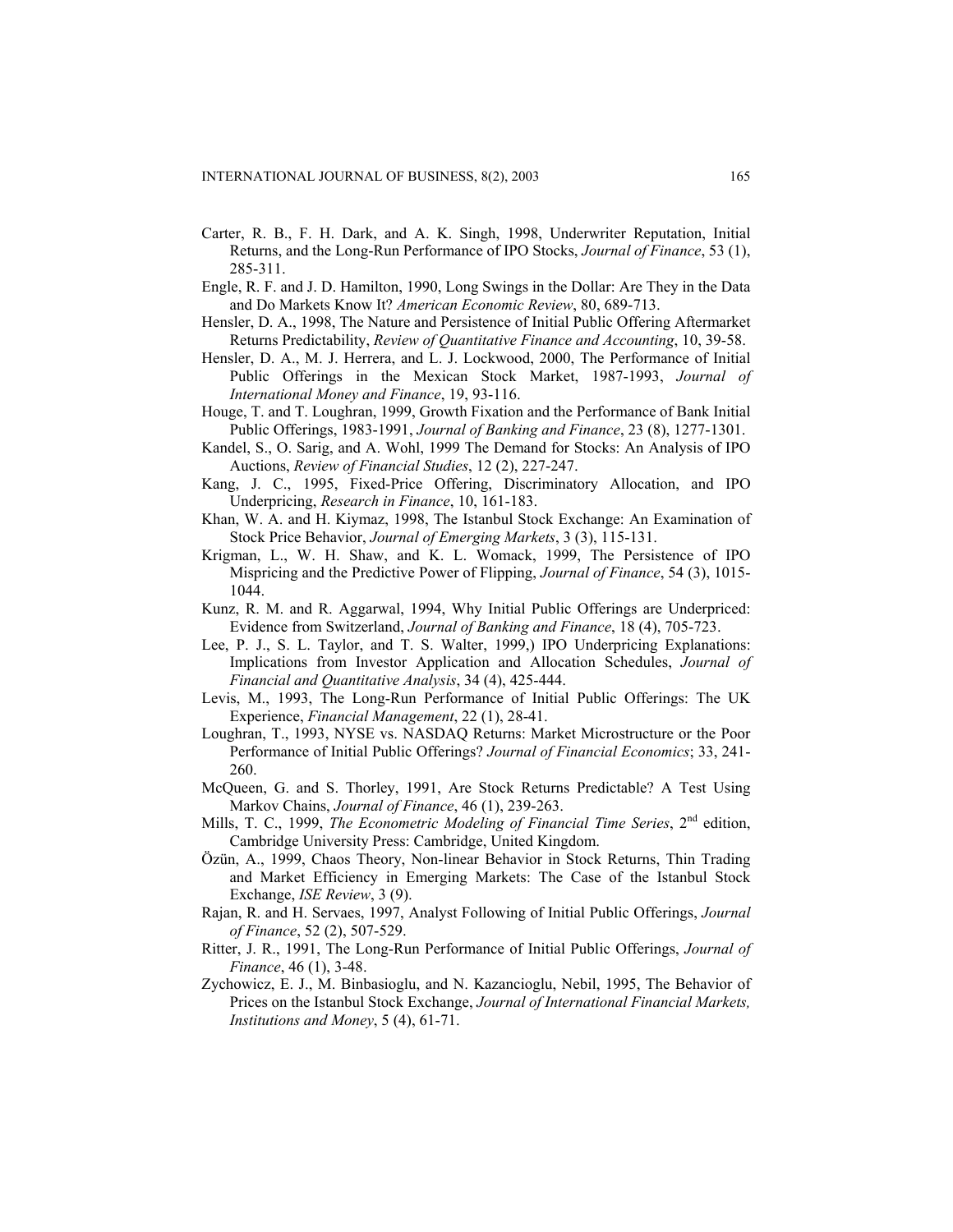# **APPENDIX 1**

# Transition count matrix

A negative monthly excess return is denoted by *N* and a positive monthly excess return is denoted by *P*. Stage 1 transition counts in first two rows for negative (positive) excess returns after observing *i* in the previous stage are  $N_i(P_i)$ . Stage 2 transition counts in last four rows for negative (positive) excess returns after observing *i* in two previous stages then observing *j* in one previous stage are  $N_{ij}(P_{ij})$ .

|                | <b>Next State</b> |      |
|----------------|-------------------|------|
| Previous State | N                 | P    |
| P              | 2313              | 1680 |
| N              | 2950              | 2333 |
| <b>PP</b>      | 968               | 691  |
| PN             | 1280              | 1007 |
| NP             | 1302              | 951  |
| <b>NN</b>      | 1599              | 1289 |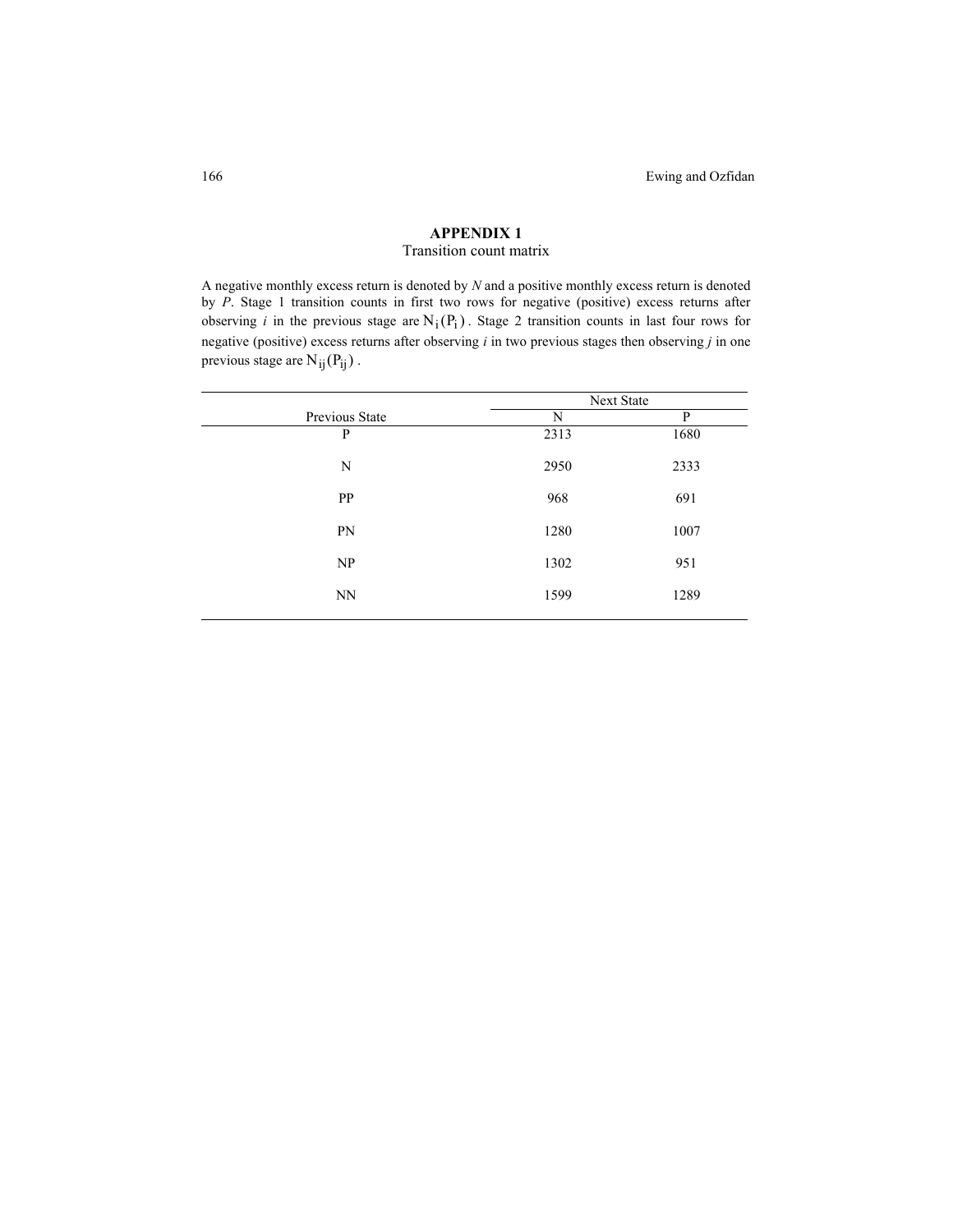# **APPENDIX 2**

# Average excess returns

A negative excess return is denoted by *N* and a positive excess return is denoted by *P*. For Stage 1, estimated mean excess return conditional on observing *i* in the previous month is *Ri*. For Stage 2, estimated mean excess return conditional on observing *i* in two previous stage then observing *j* in one previous stage is *Rij*.

### **Panel A: Summary statistics for excess returns**

|                       | Stage 1<br>unconditional | Stage 2<br>unconditional | Rn    | Rр    | $R_{NN}$ | $R_{NP}$ | $R_{PP}$ | $R_{PN}$ |
|-----------------------|--------------------------|--------------------------|-------|-------|----------|----------|----------|----------|
| Mean                  | 0.004                    | 0.004                    | 0.005 | 0.002 | 0.008    | 0.008    | $-0.006$ | 0.003    |
| Standard<br>deviation | 0.238                    | 0.238                    | 0.226 | 0.254 | 0.220    | 0.247    | 0.263    | 0.230    |
| $#$ of obs.           | 9276                     | 9087                     | 5283  | 3993  | 2888     | 2253     | 1659     | 2287     |

|          | Year     |          |         |                |          |          |  |  |
|----------|----------|----------|---------|----------------|----------|----------|--|--|
|          |          | 2        | 3       | $\overline{4}$ | 5        | 6        |  |  |
| $R_{N}$  | 0.009    | $-0.007$ | 0.009   | 0.009          | 0.009    | 0.006    |  |  |
|          | (0.250)  | (0.217)  | (0.230) | (0.222)        | (0.214)  | (0.196)  |  |  |
| $R_{P}$  | 0.002    | $-0.006$ | 0.011   | 0.001          | 0.008    | 0.002    |  |  |
|          | (0.234)  | (0.254)  | (0.290) | (0.252)        | (0.251)  | (0.238)  |  |  |
| $R_{NN}$ | 0.013    | $-0.009$ | 0.008   | 0.009          | 0.010    | 0.029    |  |  |
|          | (0.219)  | (0.215)  | (0.231) | (0.227)        | (0.228)  | (0.220)  |  |  |
| $R_{PP}$ | $-0.004$ | $-0.013$ | 0.015   | $-0.014$       | $-0.010$ | $-0.013$ |  |  |
|          | (0.256)  | (0.261)  | (0.322) | (0.242)        | (0.235)  | (0.234)  |  |  |
| $R_{PN}$ | 0.009    | $-0.006$ | 0.010   | 0.010          | 0.008    | $-0.023$ |  |  |
|          | (0.273)  | (0.228)  | (0.230) | (0.217)        | (0.195)  | (0.196)  |  |  |
| $R_{NP}$ | 0.012    | $-0.009$ | 0.007   | 0.011          | 0.021    | 0.013    |  |  |
|          | (0.231)  | (0.230)  | (0.266) | (0.259)        | (0.262)  | (0.241)  |  |  |

**Panel B: Average excess returns on a year-by-year basis** 

Notes: The first column in Panel A presents information regarding the unconditional mean and standard deviation, the remaining columns are conditional means and standard deviations. Standard deviations of the year-by-year returns are in parentheses.